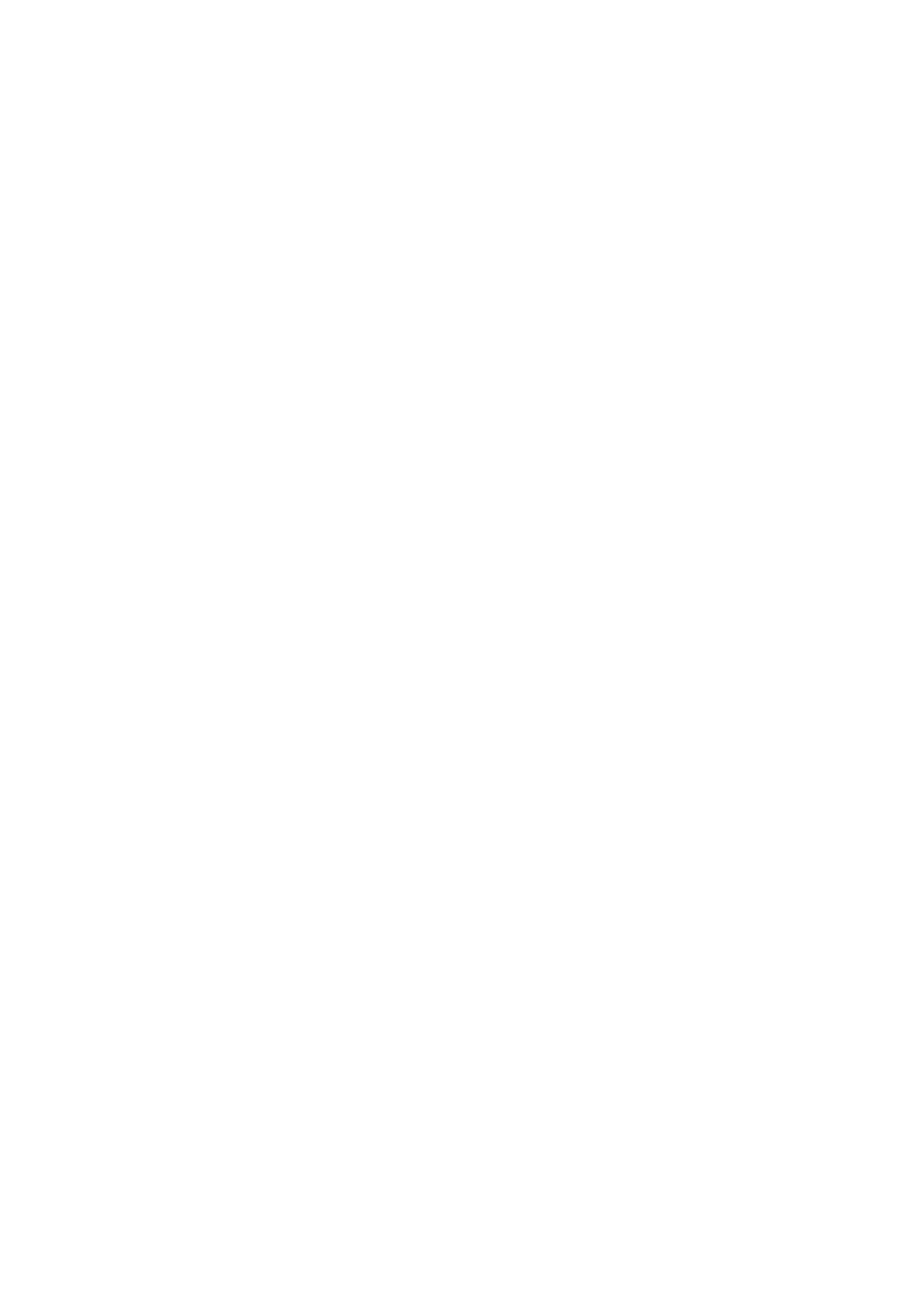## 1. GENERAL INFORMATION

#### LAUFEN BATHROOMS AG

#### Programme holder

Laufen Bathrooms AG Wahlenstrasse 46 4242 Laufen, Switzerland

Declaration number EPD-LB-2018001

This Declaration is based on the Product Category Rules DIN EN 15804:2013

and the product category rules: prEN 16578:2018

Issue date 25.10.2018

Valid to 24.10.2023

Joao Pedro Santos Manufacturing Director

Josef Linner Manager Quality Management

#### CERAMIC SANITARYWARE

#### Owner of the Declaration

Laufen Bathrooms AG Wahlenstrasse 46 4242 Laufen, Switzerland

#### Declared product / Declared unit

The Environmental Product Declaration refers to the declared unit of 1 tonne sanitary ceramic for an average product such as washbasins, bidets, toilets, urinals, cisterns and shower trays.

#### Scope

The object of this study is to draw up an LCA (Life Cycle Analysis) for Laufen Bathrooms AG sanitary ceramic, includ- ing packaging, produced at the production sites mentioned at 2.7. Owing to comparable manufacturing methods, an average product such as washbasins, bidets, toilets, uri- nals, cisterns and shower trays is formed on the basis of the overall sales volume of the respective products for 2015. The owner of the declaration shall be liable for the underlying information, life cycle assessment data and evidences.

EN 16578 describes the rating of product categories. The results are as shown in chapter 9 of this document.

#### Verification

The CEN Norm EN 15804:2013 serves as the core PCR for this EPD.

The CEN Norm EN 16578:2018 serves as basis for the product rating in chapter 9. The installation-, use- and disposal scenarios described in this EPD are also based on this standard.

Independent verification of the declaration according to / ISO 14025/

 $\Box$  internally  $\boxtimes$  externally

M. Schulz Independent verifyer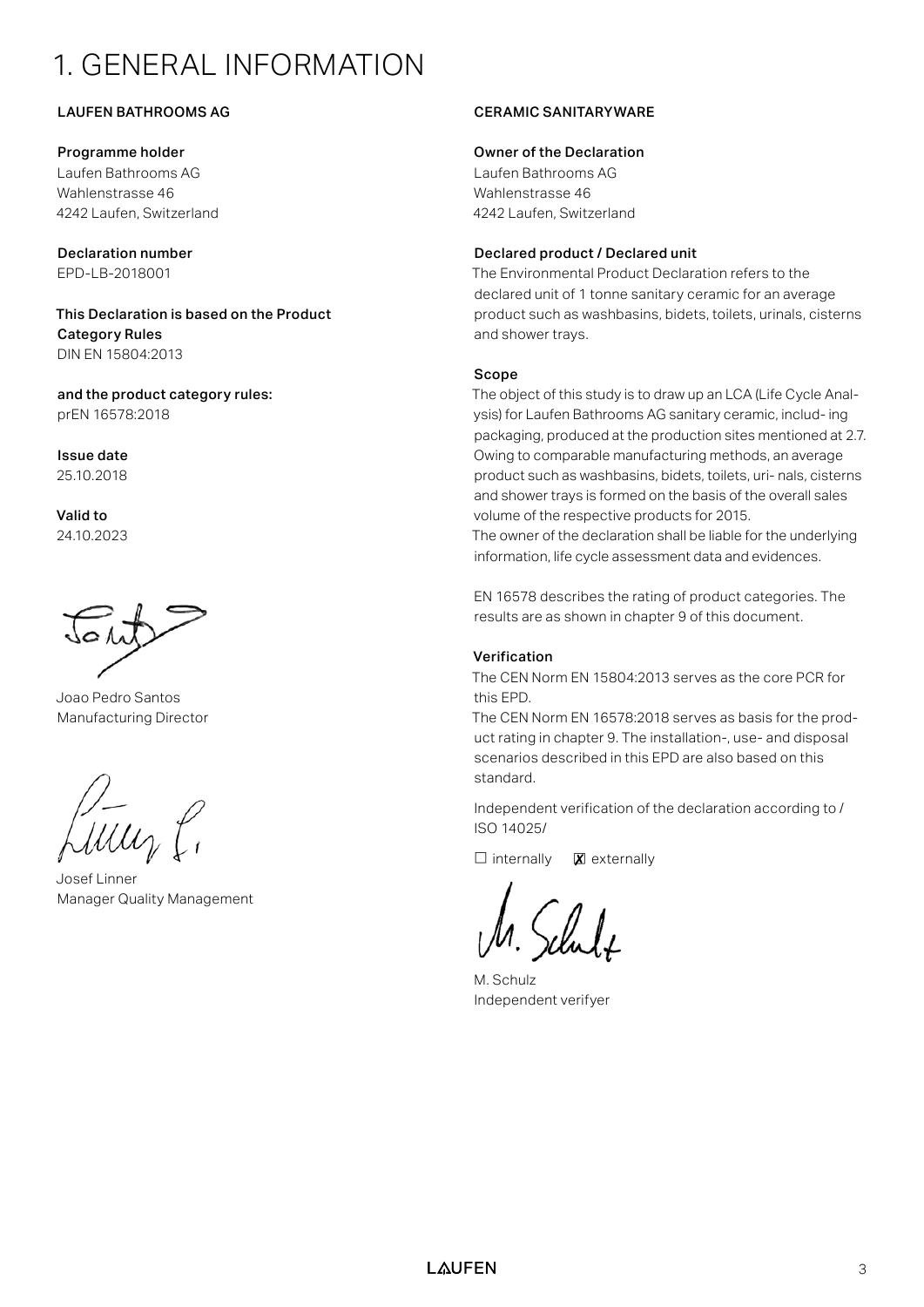## 2. PRODUCT

#### 2.1 PRODUCT DESCRIPTION

Ceramic sanitaryware encompasses mainly washbasins, bidets, toilets, urinals, cisterns and shower trays. These products are primarily made of materials such as clay, kaolin, quartz and feldspar. After preparation of the slurry, the mixture is cast or pressed, dried, glazed and then fired to form ceramic sanitaryware. A representative average sanitary ceramic product based on the overall mass volume manufactured in 2015 was used in calculating the environmental impact.

Für das Inverkehrbringen von Waschbecken, Bidets, WC, Urinalen, Spülkästen und Duschwannen in der EU / EFTA (mit Ausnahme der Schweiz) gilt die Verordnung (EU) Nr. 305 / 2011 des Europäischen Parlaments und des Rates vom 09. März 2011 zur Festlegung harmonisierter Bedingungen für die Vermarktung von Bauprodukten. Das Produkt benötigt eine Leistungserklärung unter Berücksichtigung der entsprechenden harmonisierten Produktnorm, die CE Kennzeichnung und die Herstellerunterlagen wie z.B. Montageanleitung. Für die Verwendung gelten die jeweiligen nationalen Bestimmungen.

#### 2.2 APPLICATION

The group of ceramic sanitaryware comprising of washbasins, bidets, toilets, urinals, shower trays and cisterns including accessories like pedestal, syphon covers and shelves are products that characterize bathroom furnishings and are normally used for personal hygiene.

#### 2.3 TECHNICAL DATA

Ceramic sanitaryware are manufactured in a wide variety of dimensions. This has no impact on this subject. The following (structural) technical data are representative examples (details as L x W x H):

| Name                | Value                       | Unit |
|---------------------|-----------------------------|------|
| Washbasins          | $850 \times 460 \times 150$ | mm   |
| <b>Bidets</b>       | $530 \times 360 \times 400$ | mm   |
| Toilets             | $600 \times 360 \times 430$ | mm   |
| Urinals             | $650 \times 300 \times 350$ | mm   |
| Cisterns            | $380 \times 170 \times 370$ | mm   |
| <b>Shower Trays</b> | $900 \times 900 \times 80$  | mm   |

#### Technical construction date (average values)

#### 2.4 PLACING ON THE MARKET / APPLICATION RULES

Ceramic sanitaryware manufactured by the production sites of Laufen Bathrooms AG are subject to the following international standards.

#### EUROPE (EU):

Directive (EU) No. 305/2011 applies for placing the products on the market in the EU/EFTA. The products require a Declaration of Performance and CE marking taking into consideration: EN 997:2012 and EN 997/A1:2012 WC pans and WC suites with integral trap and/or

EN 13407:2006 and EN 13407 A1: 2014 Wall-hung urinals – Functional requirements and test methods and/or EN 14528:2007 Bidets – Functional requirements and test methods and/or

EN 14688:2006 Sanitary appliances – Washbasins – Functional requirements and test methods and/or EN 14527:2006 + A1:2010 Shower trays for domestic purposes.

#### AUSTRALIA (AS):

AS 1976: Vitreous china used in sanitary appliances AS 1172.1: Pans AS 1172.2: Cisterns AS 3982: Urinals AS / NZS 1730: Washbasins AS 3494: Bidettes and bidets AS / NZS 6400: Water efficient products – Rating and labelling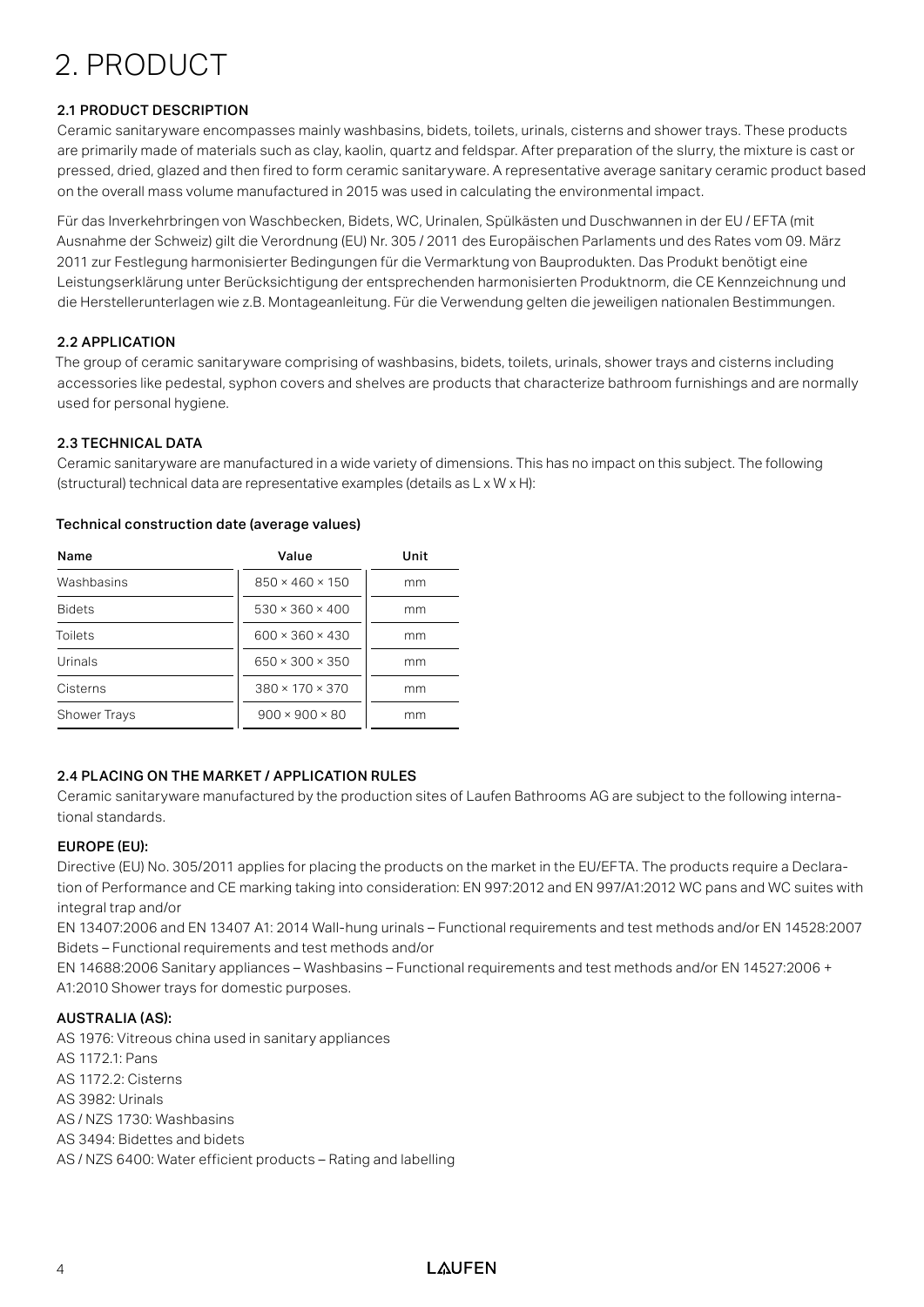#### USA (ASME):

ASME A112.19.2 / CSA B45.1: Ceramic plumbing fixtures ASME A112.19.14: Six-litre water closets equipped with a dual flushing device ASME A112.19.19: Vitreous china non-water urinals

#### FRANCE (NF):

NF D14-601: Glazed sanitary ceramic, general requirements NF D12-101: Ceramic WC pans NF D12-203: Cistern for WC pans NF D12-101: Ceramic bidets NF D11-101: Ceramic wash basins NF D11-201: Washbasin installation for handicapped persons

#### MALAYSIA (MS):

MS 147: Specification for quality of vitreous china sanitary appliances MS 1522: Vitreous china water closet pans specification MS 795-1: WC flushing cisterns – PART I: Specification MS 795-2: WC flushing cisterns – PART II: Inlet Valves MS 795-3: WC flushing cisterns – PART III: Flushing devices

#### SINGAPORE (SS):

SS 574 Part I: Dual flush low capacity water closet (WC) up to 4.5l / 3l, WC flushing cisterns SS 574 Part II: Dual flush low capacity water closet (WC) up to 4.5l / 3l, WC pans

#### SAUDI ARABIA:

SASO 1473: Ceramic Sanitary Appliances – Western Water Closets SASO 1474: Ceramic Sanitary Appliances – Methods of tests for Western Water Closets SASO 1475: Ceramic Sanitary Appliances – Bidets SASO 1476: Ceramic Sanitary Appliances – Wash Basins

#### PRC NATIONAL STANDARD / CHINA (GB):

GB 6952: Sanitary ware

#### PHILIPPINES (PNS):

PNS 156: Ceramic plumbing fixtures

INDONESIA (SNI): SNI-03-797: Water closet

#### THAILAND (TIS):

TIS 792: Ceramic sanitary ware: water closets

#### 2.5 DELIVERY STATUS

#### Average product weight on delivery, excl. packaging

| Name           | Product weight | Unit |
|----------------|----------------|------|
| Washbasins     | 16.7           | kg   |
| <b>Bidets</b>  | 19.5           | kg   |
| <b>Toilets</b> | 23.0           | kg   |
| Urinals        | 17.2           | kg   |
| Cisterns       | 11.8           | kg   |
| Shower Trays   | 33.3           | kg   |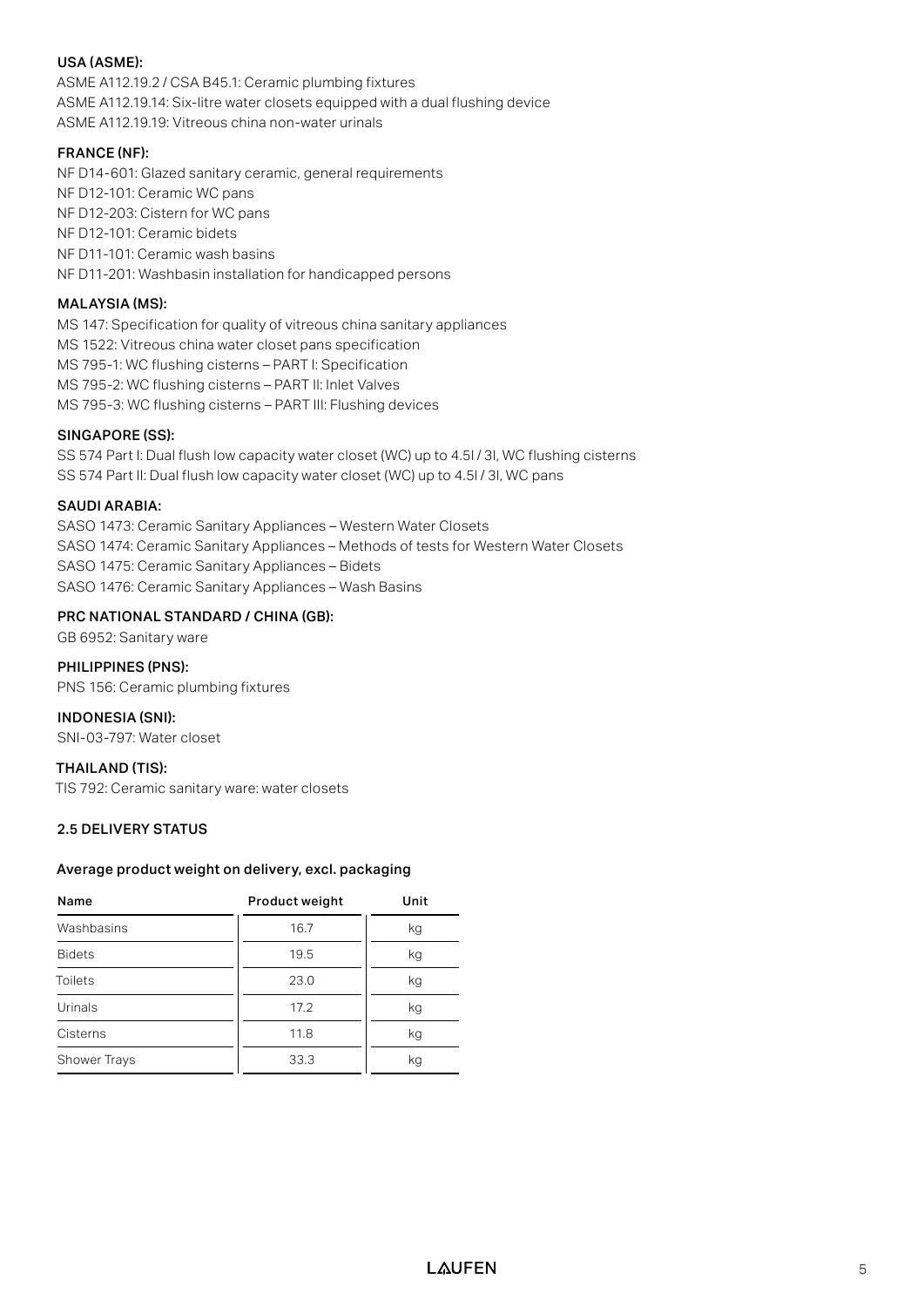#### 2.6 BASE MATERIALS / ANCILLARY MATERIALS

Fine fire clay and vitreous china share the same production methods; whereby only the raw material composition is used in various ways during the production process. Fine fire clay, the non-linear shrinkage in the drying and firing process can be reduced to less than 10%. This expands the possibilities of shaping and allows e.g. the production of large washstands. Both materials, fine fire clay and vitreous china, were taken into account.

The following table provides an overview of the average composition of ceramic sanitaryware taking into account both fine fire clay and vitreous china. The products declared in this EPD do not contain substances of the Candidate List of Substances of Very High Concern (SVHC, date: 27.06.2018) above 0.1% by mass.

| Name              | Value | Unit      |  |  |  |
|-------------------|-------|-----------|--|--|--|
| Clay and Chamotte | 49.5% | % by mass |  |  |  |
| Kaolin            | 24.3% | % by mass |  |  |  |
| Feldspar          | 13.0% | % by mass |  |  |  |
| Gypsum            | 5.4%  | % by mass |  |  |  |
| Quartz            | 3.0%  | % by mass |  |  |  |
| Zirconia          | 1.2%  | % by mass |  |  |  |
| Others            | 3.6%  | % by mass |  |  |  |

Packaging is calculated with an average weight evaluation per production site. For an average product, it needs 53.7 kg cardboard, 72.7 kg wood and 5.1 kg plastics for the packaging per declared unit (1 ton).

#### 2.7 MANUFACTURE

The raw materials supplied are dried where necessary before storing in silos. Smaller volumes of components are supplied in sacks and/or big bags.

#### Slurry

Some of the raw materials require mechanical treatment in a grinding process. This is followed by preparing the slurry by mixing the raw materials with water and passing them through a sieve.

#### Glaze

The raw material is mixed with water before being sieved and then ground. Glue is added shortly before processing.

#### Mould construction

The casting moulds required for production are made of either plaster or a porous plastic.

#### Casting

Small batches are manufactured exclusively with plaster moulds in a manual hand mould process. Another production method involves the battery casting method, also with plaster moulds. The porous plastic moulds are used for high-pressure casting.

Remains and rejects are 100% recyclable and reintroduced back into the slurry preparation.

#### Drying

After casting, the ceramic products are processed through various drying methods depending on the respective complexity. Rejects are 100% recyclable and reintroduced back into the slurry preparation.

#### Glazing

The glaze is applied to the dry blank either manually or fully-automatically using robots. Surplus is collected, redirected and re-used in both methods.

#### Firing

In order to achieve a maximum kiln load, the glazed blanks are positioned manually on the firing trolley. The blanks are fired at over 1250°C in a tunnel kiln for approx. 14-24 hours.

#### Sorting

After firing, each product is subject to extensive individual examination. The Laufen logo is either fired on or applied by laser to perfect pieces before they get assembled, packed, stored and shipped.

Products which do not meet the quality requirements can often be touched up and fired again in a shuttle kiln or recycled.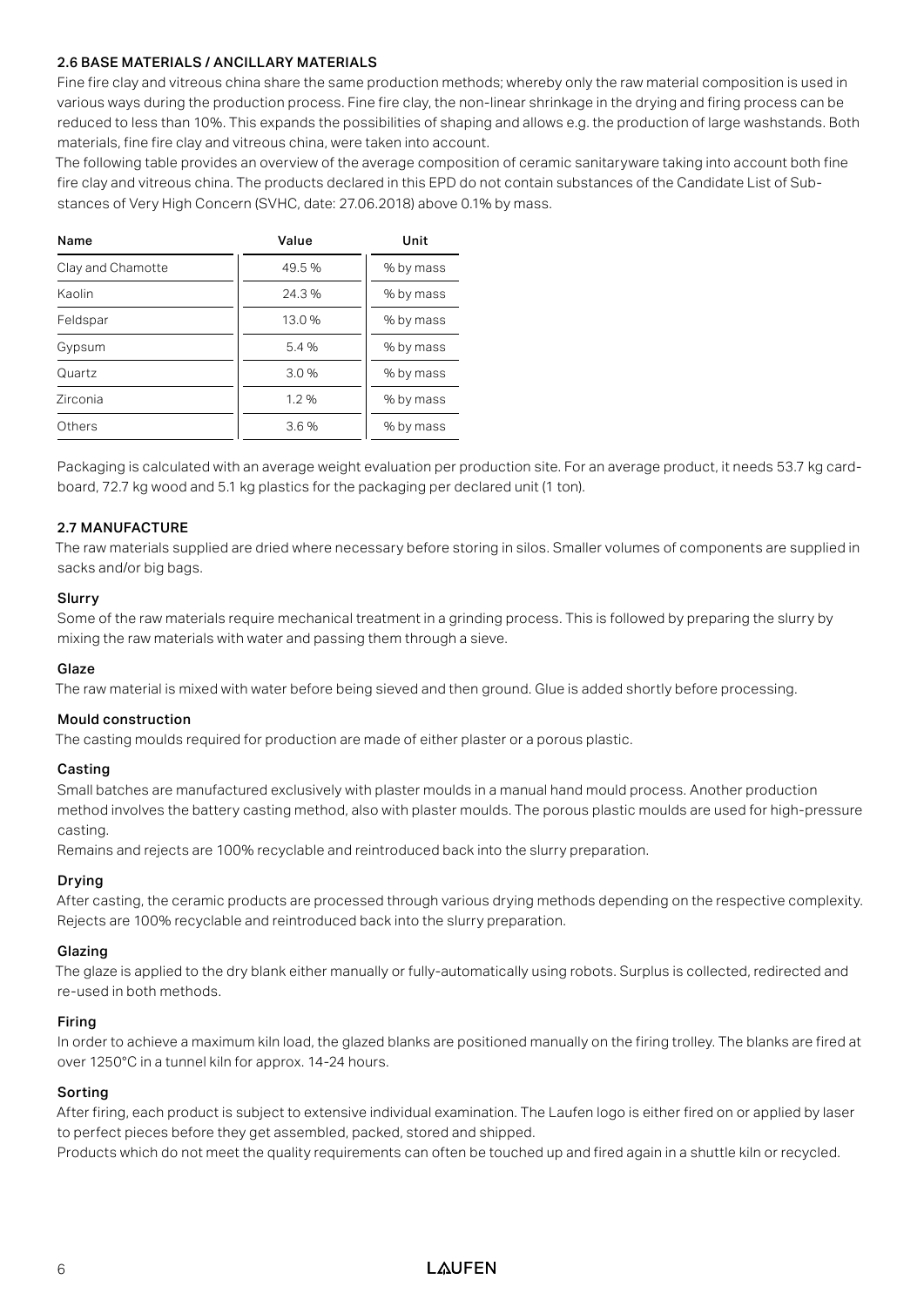#### Comments

- It is typical for production of ceramic sanitaryware, that one product model will be produced at several sites. All data are an average calculation based on the several manufacturing sites.
- In order to ensure consistent high quality, extensive inspections are carried out throughout all processes, starting at the delivery of the raw materials, and during all stages.
- Setter plates are required for many products during the firing process. These are mainly manufactured from recycled materials.
- The main goal is to produce as little waste as possible. Of the pieces declared as rejects, as many as possible are being recycled. The recycling rate is monitored and improved continuously.
- The production facility of Laufen Bathrooms AG are certified to /ISO 9001/ and /ISO 14001/.
- Within the water management framework, improvements to the internal water processing are reviewed with water consumption being the main priority.
- Within the energy management framework, improvements to the internal processes are reviewed with energy consumption being the priority.

#### Production sites

The following production sites delivered the necessary data for the EPD calculation of Laufen Bathrooms AG:

- Keramik LAUFEN AG Wahlenstrasse 46 CH 4242 Laufen
- LAUFEN Austria AG Engelhofstraße 7-9 A-4810 Gmunden
- LAUFEN Austria AG Mariazeller Strasse 100 A-3150 Wilhelmsburg
- LAUFEN c.z. s.r.o Na Libuši 717 CZ-39165 Bechyne
- LAUFEN c.z. s.r.o Průmyslová 14 CZ – 670 40 Znojmo,
- Roca Polska Sp zoo ul.Wyczolkowskiego, 20 PL 44-109 Gliwice

#### 2.8 ENVIRONMENT AND HEALTH DURING MANUFACTURING

Legal conformity in relation to occupational safety, health and environmental protection is maintained throughout the entire manufacturing process for ceramic sanitaryware at all production sites mentioned in chapter 2.7.

#### 2.9 PRODUCT PROCESSING/INSTALLATION

There are no particular requirements on machines to be used. The manufacturing process complies with national legal requirements on dust extraction.

The installation tools required or the use of auxiliary materials are listed in the mounting instructions supplied with the product.

#### 2.10 PACKAGING

Ceramic sanitaryware is packaged either in cardboard boxes and/or shrink-wrap or stacked on pallets and fixed by shrinkwrap..

#### 2.11 CONDITION OF USE

No particular features arise in the material composition of the product during use.

#### 2.12 ENVIRONMENT AND HEALTH DURING USE

As ceramic sanitaryware is fired at very high temperatures, it is solid and chemically stable. The product has no negative impact on the environment and health during the entire service life.

#### 2.13 REFERENCE SERVICE LIFE

On the assumption of proper use and care, a typical service life of 40 years can be achieved for ceramic sanitaryware.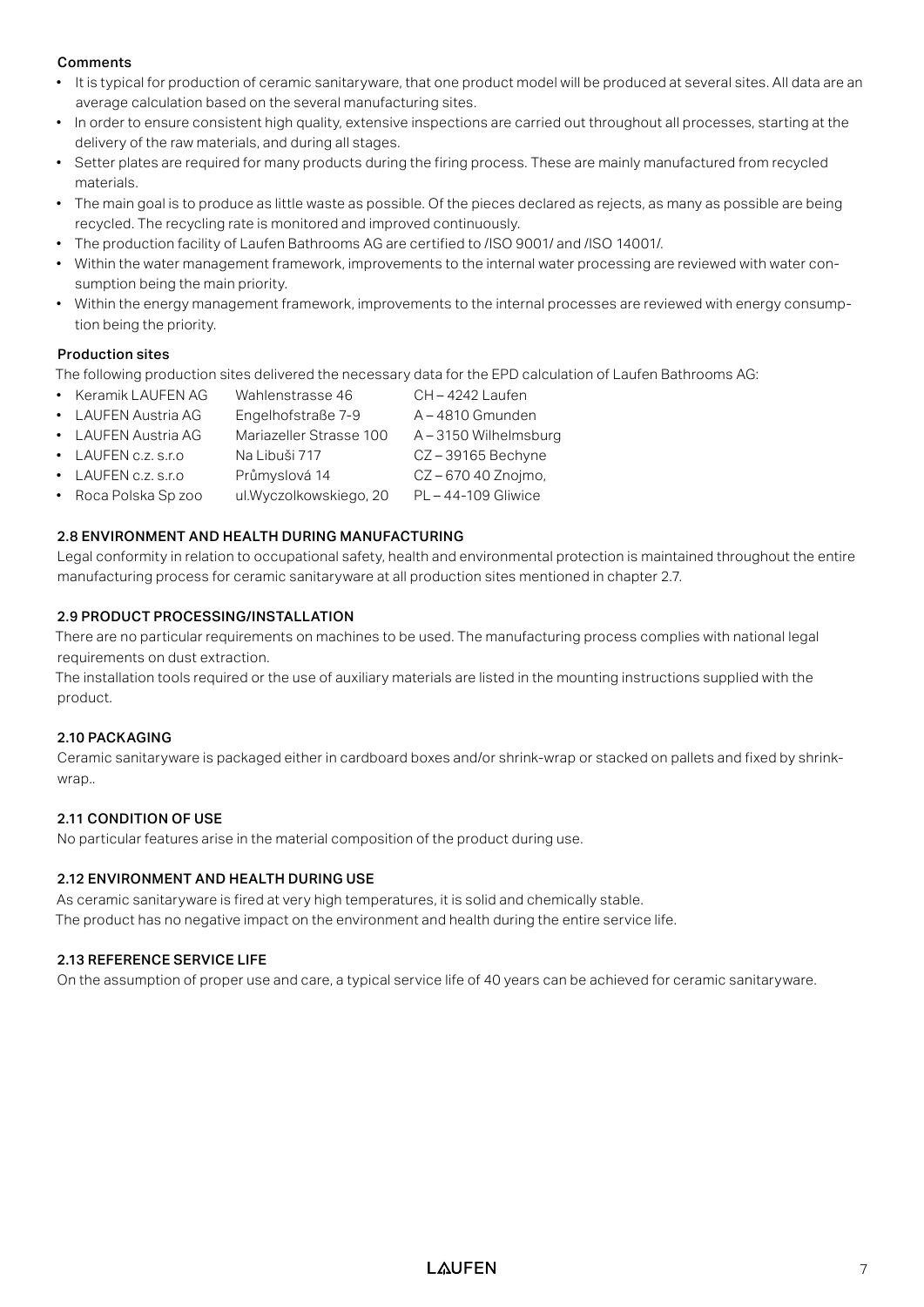#### 2.14 EXTRAORDINARY EFFECTS

#### Fire

Ceramic sanitaryware is classified as construction product class A1, non-combustible in accordance with DIN 4102-1.

#### **Water**

In the event of unforeseen impact by water (e.g. flooding) on ceramic sanitaryware, no negative impacts are to be anticipated in terms of product function or the environment.

#### Mechanical destruction

In the event of minor, unforeseen mechanical damage, no impacts are to be anticipated in terms of ceramic sanitaryware product function.

#### 2.15 RE-USE PHASE

Material recycling of ceramic sanitaryware is technically possible. The product can also be deposited.

#### 2.16 DISPOSAL

Ceramic sanitaryware is currently reused together with building rubble in European countries.

The following /waste keys/ can be indicated for the respective components:

- wastes from manufacture of ceramic products = /1012/
- Paper and cardboard packaging = /150101/
- Plastic packaging = /150102/
- Construction and demolition waste: tiles, bricks and ceramic = /170103/

#### 2.17 FURTHER INFORMATION

Additional information available at www.laufen.com.

## 3. LCA: CALCULATION RULES

#### 3.1 DECLARED UNIT

A declared unit of 1 ton is taken as a basis for calculating the LCA (Life Cycle Assessment) for ceramic sanitaryware. All environmental impacts by the product relate to 1 ton (t) of ceramic sanitaryware.

Chapter 2.5 provides an overview of the typical average mass per product group.

Packaging is calculated with an average of 53.7 kg cardboard, 72.7 kg wood and 5.1 kg plastics per declared unit (1 tonne) ceramic sanitaryware.

A manufacturer declaration for an average product at Laufen Bathrooms AG ceramic sanitaryware location(s) are drawn up as a basis for the environmental impacts. On account of comparable manufacturing methods, an average product representing washbasins, bidets, toilets, urinals, cisterns and shower trays is formed on the basis of the overall production volume of 2015.

#### 3.2 SYSTEM BOUNDARY

The system boundaries contain all relevant process steps in connection with the production up to the disposal of the ceramic sanitaryware including the avoided environmental impacts in form of "credits" out of the system boundaries (cradle to grave with options). This means, that in accordance with the EN 15804 on which they are based, all processes of the production stage A1-D are considered.

As a general rule, the system can be divided into three main processes:

- Module A1: Provision and production of preliminary products and packaging materials
- Module A2: Transport of preliminary products and packaging materials to the plant
- Module A3: Production of sanitary ceramic as well as processing and disposal of production waste.
- Module A4: transport to construction site (end user) resp. retailer
- Module A5: Installation in the building
- Module B2: Maintenance: Consumption of cleaning agent to maintain the aesthetic quality of ceramics
- Module B7: water use: to operate the ceramic sanitaryware in the building
- Module C2: transport of ceramic sanitaryware to waste processing after the use phase
- Module C3: waste processing for reuse, recovery and/or recycling
- Module C4: disposal
- Module D: potential benefits and loads of packaging and ceramic sanitaryware recycling beyond the product system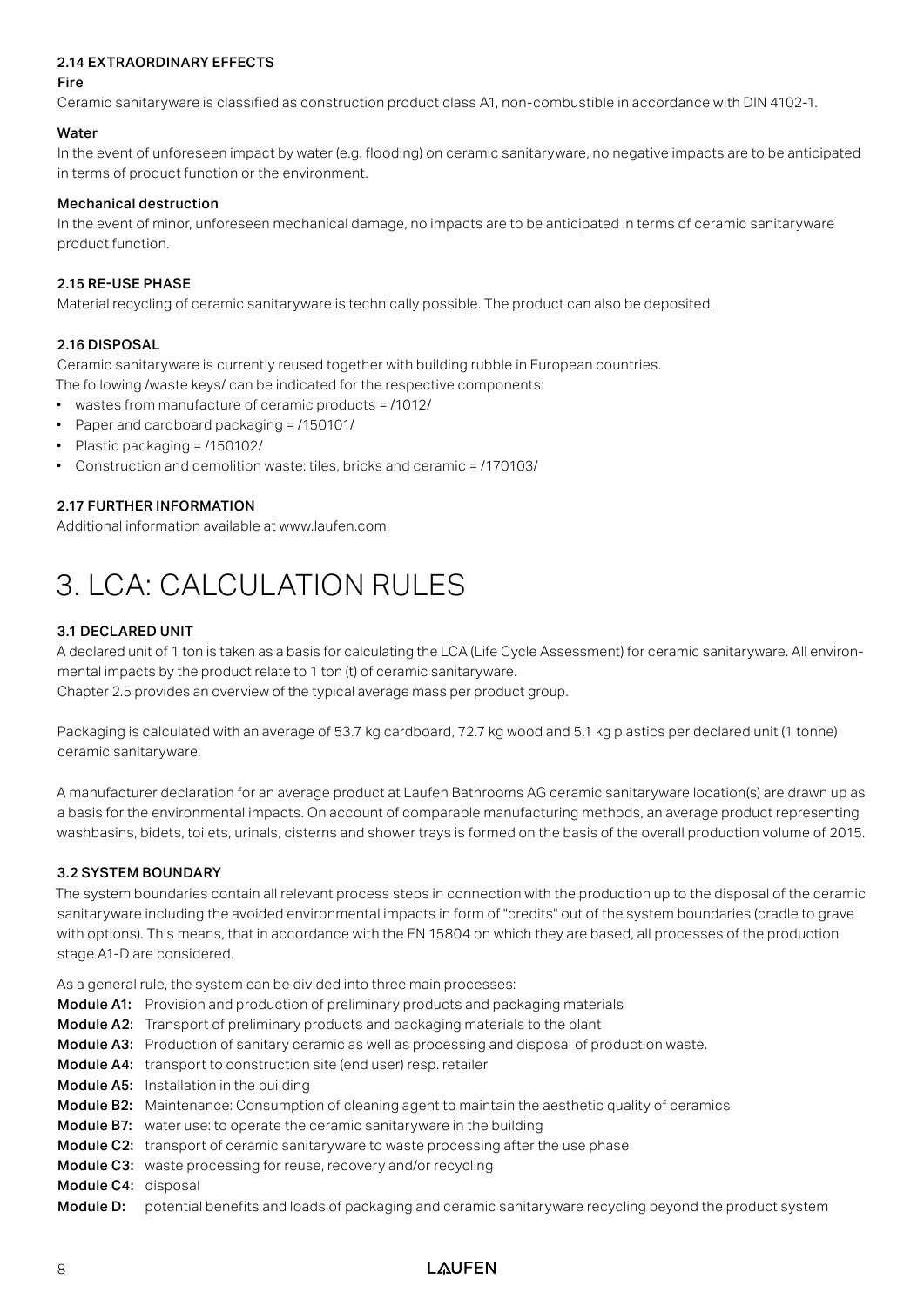boundary The images shown below depicts an overview of the system boundaries in this study:



Raw material production (A1) Clay, Chamotte, Kaolin, Quartz, Feldspar, Zirconia



Transport of raw material (A2) Production of Ceramic



Sanitaryware (A3) Slurry, Casting, Drying, Glazing, Firing, Sorting, Packaging



Transport to construction site (A4) Installation in the building (A5)) Cleaning to maintain the aesthetic





quality of ceramics (B2)



Water to operate the ceramic sanitaryware (B7)





transport of ceramic sanitaryware to waste processing (C2)



Disposal (C4) Potential benefits and loads beyond the product system boundary (D)



Recycling (C3)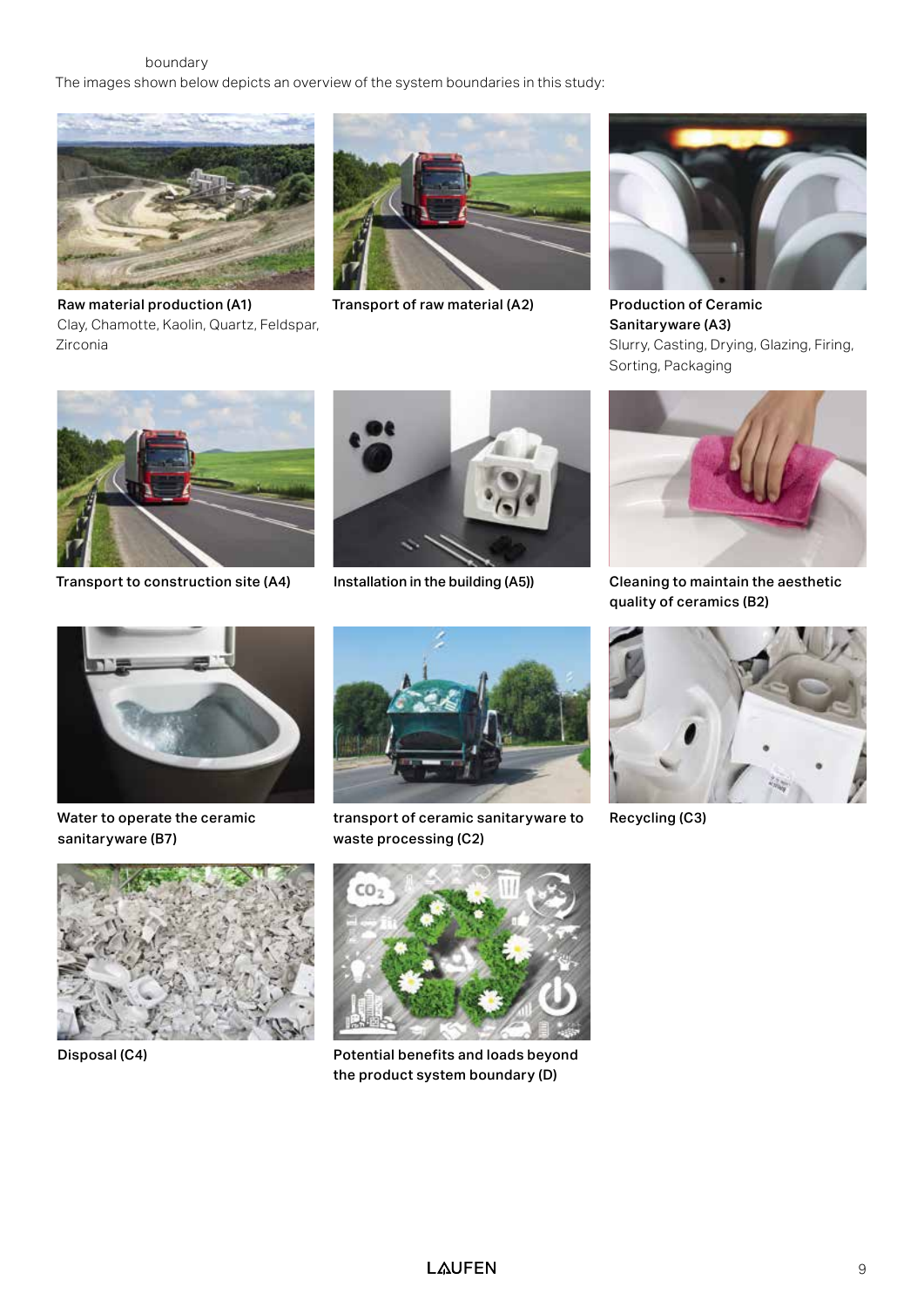#### 3.3 ESTIMATES AND ASSUMPTIONS

As the production processes are in direct responsibility of Laufen Bathrooms AG, the data accuracy can be classified as good. Very few assumptions were made.

Zirconium and feldspar, despite their relatively high mass fraction, were calculated using the latest Ecoinvent 3 data sets. Clay and chamotte were modeled on the basis of Ecoinvent datasets with GaBi datasets.

No suitable dataset could be found for some raw materials. Each of these materials make up less than 1% and therefore come under the cut off criteria but are considered with the following datasets anyway.

- Wollastonite = Quartz sand
- Nepheline = Quartz sand
- detergent based on vinegar or chlorine = acetic acid, chlorine mixture (1/6 amount of necessary chlorine detergent)
- PE foam and PS foam = PIR foam

Scenario B7-3 includes ceramics whose water consumption depends solely on the customer and their habits. This water consumption is neither influenced by Laufen nor measurable for the EPD and is therefore given as 0.

#### 3.4 CUT-OFF CRITERIA

All data from the period described in chapter 3.7 are taken into account. Thus, material flows with a mass fraction of less than one percent were also recognized. It can be assumed that the sum of the neglected mass fractions does not exceed 5% of the total mass flow.

#### 3.5 BACKGROUND DATA

For modeling the lifecycle, the software system for holistic balancing /GaBi/ was used. All background data records relevant for production and disposal were taken from various GaBi supplementary databases as well as from /ecoinvent/. The data records included in the databases are documented online.

#### 3.6 DATA QUALITY

Data collection for the investigated products was carried out on the basis of evaluations of the internal production and environmental data, the collection of LCA-relevant data within the supply chain as well as through the measurement of relevant energy supply data. The collected data was checked for plausibility and consistency. A good representation is to be assumed.

The most recent GaBi database (8.6) was used. If no appropriate dataset was available in GaBi, /ecoinvent/ or /ELCD/ datasets were selected. This applies for feldspar and Zirconium. These datasets come from the Ecoinvent 3 database. The data sets were updated in 2017 and thus fulfill the requirements of / DIN EN 15804 / regarding the timeliness of the datasets.

#### 3.7 PERIOD UNDER REVIEW

The period under review for the data collected on ceramic sanitaryware involves 2015.

#### 3.8 ALLOCATION

The data provided by Laufen relate solely to ceramic sanitaryware included in the EPD. Allocation of input materials for the production of other non-EPD relevant products can thus be excluded.

The use of secondary materials in production is an internal loop of ceramic fracture that occurs during the firing process.

#### 3.9 COMPARABILITY

Basically, a comparison or an evaluation of EPD data is only possible if all the data sets to be compared were created according to /EN 15804/ and the building context, respectively the product-specific characteristics of performance, are taken into account. The used background database has to be mentioned.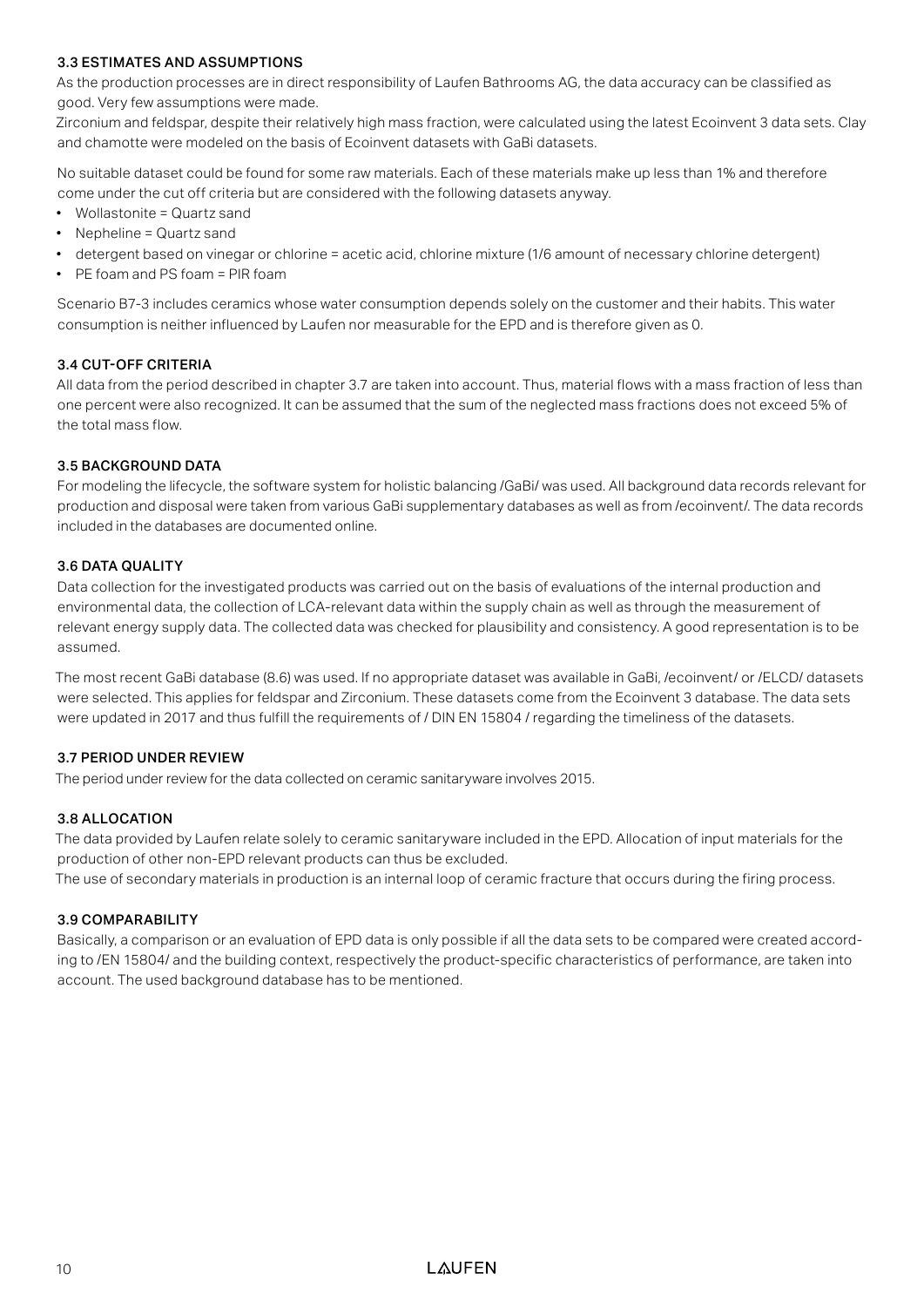## 4. LCA: SCENARIOS AND ADDITIONAL TECHNICAL INFORMATION

The standard scenarios defined in the PCR are used.

*Table 1: Scenario for the specification of the transport processes to be used for module A4*

| Name                                                             | Value | Einheit |
|------------------------------------------------------------------|-------|---------|
| EURO 5 Truck with capacity of 3.5 tons                           | 60    | Кm      |
| Capacity utilization of 3.5 tons EURO 5 Truck (incl. empty runs) | 50    | %       |
| EURO 5 Truck with capacity of 24 tons                            | 654   | Km      |
| Capacity utilization of 24 tons EURO 5 Truck (incl. empty runs)  | 85    | %       |
| Transoceanic freight ship                                        | 514   | Km      |

#### *Table 2: Scenarios for installation of ceramic sanitaryware*

| Scenario | Material                       | Weight [g/t] |
|----------|--------------------------------|--------------|
| [g/t]    | no auxiliary                   | 0            |
|          | sanitary silicone              | 150          |
|          | PE foam (noise protection set) | 375          |
| $A5-2$   | PE foam (Mounting tape)        | 250          |
|          | White portland cement mortar   | 250          |
|          | Mains water                    | 8            |

The disposal of the packaging material is considered according to EU27; Eurostat 2011

*Table 3: Scenario for cleaning of ceramic sanitary ware*

| Scenario          | Proportion [%] | Detergent                        | Amount<br>Detergent<br>[ml/t] | Amount<br>water<br>[1/t] | Cleaning<br>frequency<br>[p.a.] |  |  |
|-------------------|----------------|----------------------------------|-------------------------------|--------------------------|---------------------------------|--|--|
| $B2-1$            | 60             | (natural) soap                   | 5                             | 25                       | 52                              |  |  |
| (residential)     | 40             | Detergent<br>e.g. vinegar based  | 5                             | 25                       | 52                              |  |  |
|                   | 20             | (natural) soap                   | 5                             | 25                       | 104                             |  |  |
| $B2-2$            | 40             | Detergent<br>e.g. vinegar based  | 5                             | 25                       | 365                             |  |  |
| (non-residential) | 40             | Detergent<br>e.g. chlorine based | 5                             | 25                       | 180                             |  |  |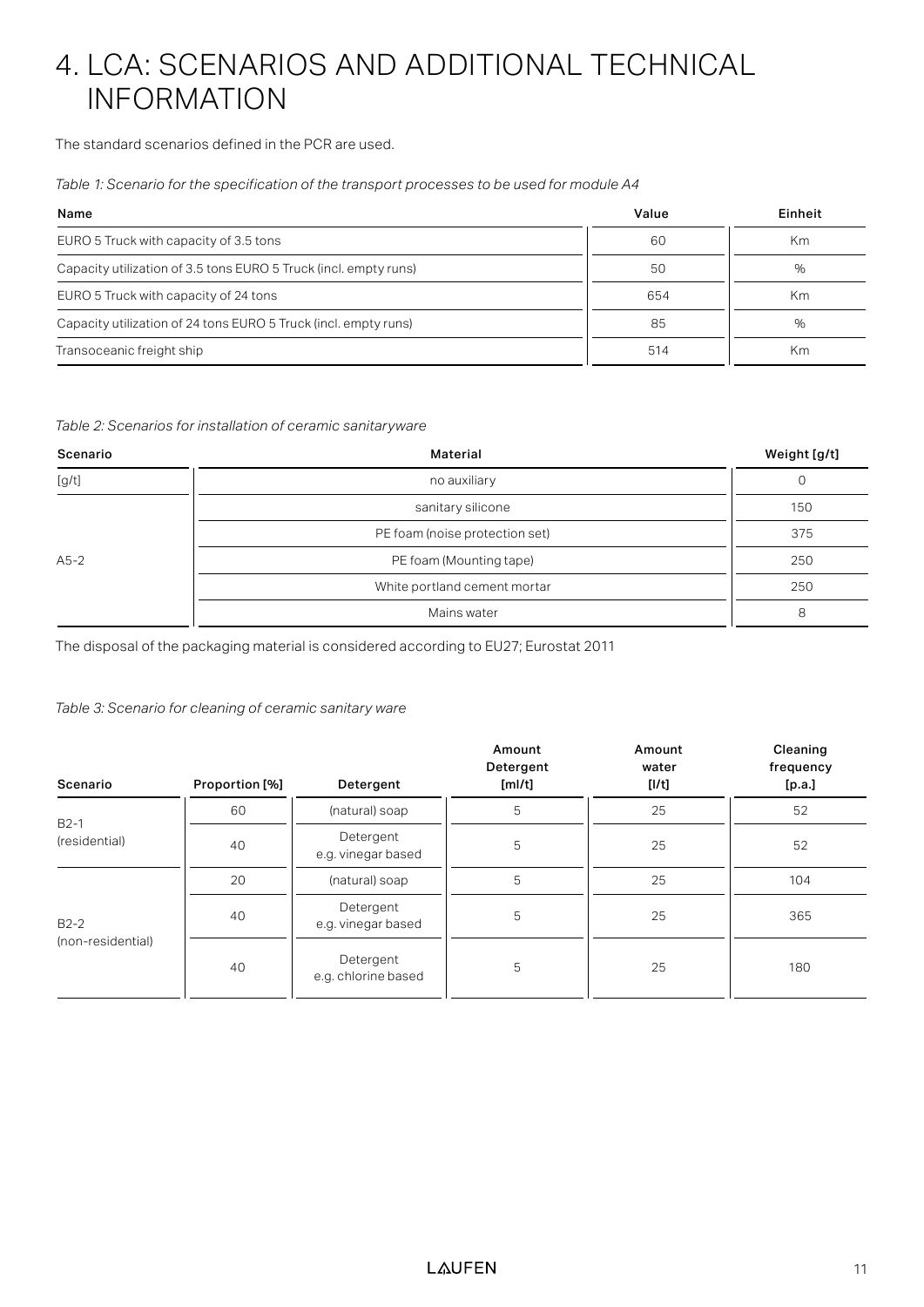*Table 4: Scenario for cleaning of ceramic sanitaryware* 

| Scenario   | Product                                | (average)<br>weight<br>(kg) | Water consumption<br>per year<br>per unit [I] | Water consumption<br>per year per person<br>per ton [l] |
|------------|----------------------------------------|-----------------------------|-----------------------------------------------|---------------------------------------------------------|
| B7-1.1     | WC Dual Flush (6/3 Liter)              | 23                          | 5475                                          | 238.043                                                 |
| $B7-1.2$   | WC Dual Flush (4.5/3 Liter)            | 23                          | 4934                                          | 214.521                                                 |
| $B7-1.3$   | WC Dual Flush (4/2.6 Liter)            | 23                          | 4307                                          | 187.261                                                 |
| $B7 - 2.1$ | Urinal (3.0-2.1 Liter)                 | 17,2                        | 1825                                          | 106.105                                                 |
| $B7-2.2$   | Urinal (1.1-2.0 Liter)                 | 17.2                        | 1095                                          | 63.663                                                  |
| $B7-2.3$   | Urinal (0.5-1.0 Liter)                 | 17,2                        | 584                                           | 33954                                                   |
| B7-3       | Further ceramic sanitary appliances 1) |                             | $\circ$                                       | $\circ$                                                 |

<sup>1)</sup> The water consumption depends on the fitting and the user behavior.

#### *Table 5: Scenario C2 Transportation*

| Name                                                             | Value | Unit |
|------------------------------------------------------------------|-------|------|
| EURO 5 Truck with capacity of 3.5 tons                           | 20    | Кm   |
| Capacity utilization of 3.5 tons EURO 5 Truck (incl. empty runs) | 50    | %    |

*Table 6: end-of-life-scenario (EOL scenario) for ceramic sanitaryware*

| Scenario                    | Amount of material<br>[kg/t] |
|-----------------------------|------------------------------|
| Material for Recycling (C3) | 700                          |
| Material for landfill (C4)  | 300                          |

#### Information to potential benefits and loads beyond the product system boundary (D)

The packaging of the product is utilized thermally in a waste incineration plant. 70% of the product is recycled at the end of its life by down cycling. The recycled material can be used as gravel in road construction only.

Module D contains the credits from the energetic utilization of the packaging as well as the avoided use of primary materials for gravel production.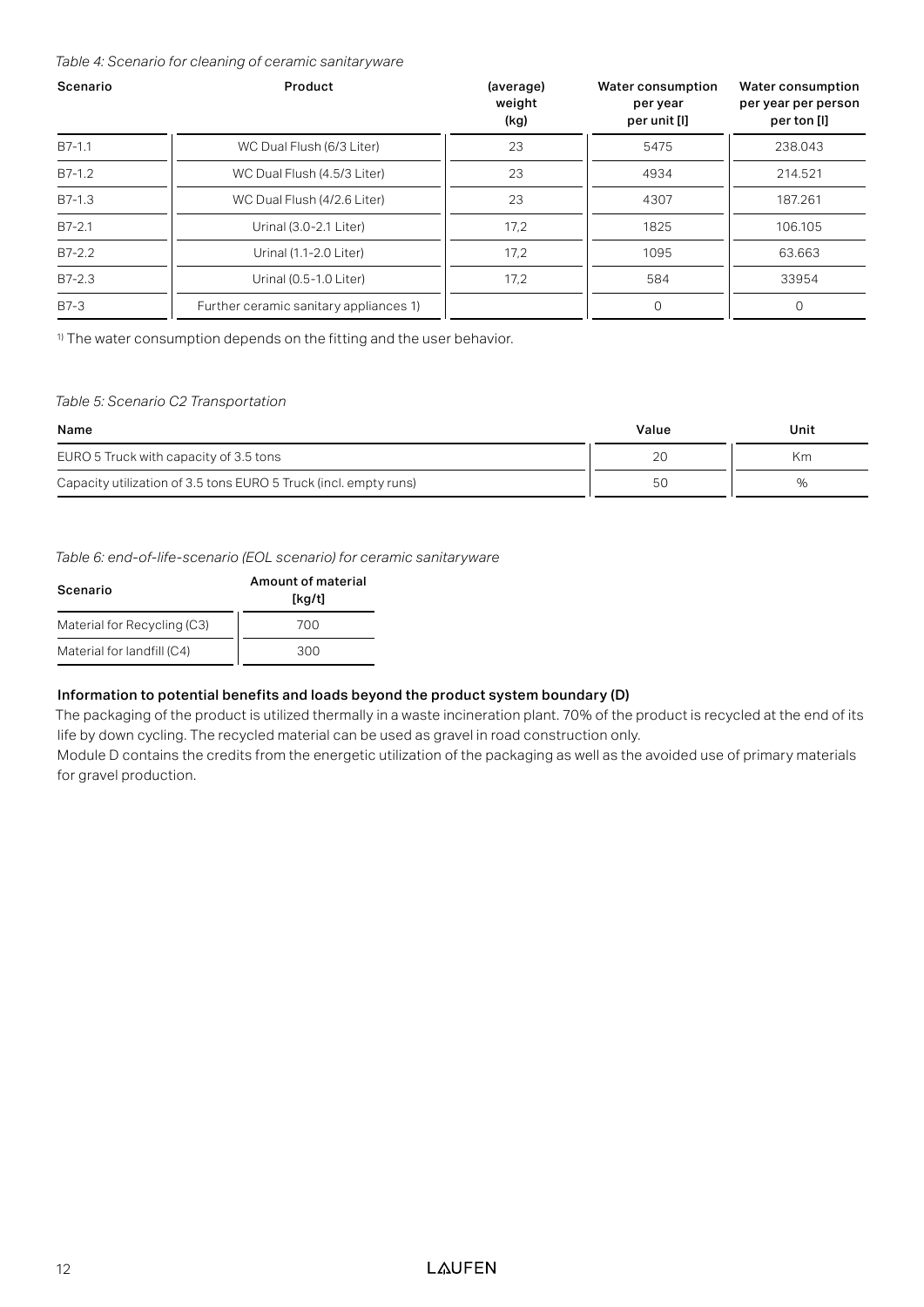## 5. RESULTS OF THE LCA (LIFE CYCLE ANALYSIS)

This section presents the LCA results for 1 t of ceramic sanitaryware.

These can be used for the developing specific scenarios in the context of a building analysis. The environmental impacts of the service life (B-modules) are calculated for one year, one person and one ton of the specific product according to the specified scenario

It should be taken into account that the LCA results are relative statements only. They do not make statements about:

- Endpoints of impact categories,
- Exceeding of thresholds,
- Safety margin or about,
- Risks.

The CML methodology (Centrum voor Milieukunde (Universität Leiden)) with the characterization factors (Version 2001 / Apr. 2013) is used to assess the potential environmental impact of ceramic sanitaryware. The present results of the CML categories relate to the potential environmental impacts over an analysis period of 100 years. Long-term emissions (> 100 years) are not included in the impact assessment.

|                                                                                              | <b>DESCRIPTION OF THE SYSTEM BOUNDARY</b><br>(X = INCLUDED; MND = MODULE NOT INCLUDED) |                |                                                    |                                      |            |                                                   |                |             |               |                                 |                                                   |                            |                           |                                                                                      |                 |                                         |
|----------------------------------------------------------------------------------------------|----------------------------------------------------------------------------------------|----------------|----------------------------------------------------|--------------------------------------|------------|---------------------------------------------------|----------------|-------------|---------------|---------------------------------|---------------------------------------------------|----------------------------|---------------------------|--------------------------------------------------------------------------------------|-----------------|-----------------------------------------|
| <b>CONSTRUC-</b><br><b>PRODUCTION</b><br><b>TION PROCESS</b><br><b>STAGE</b><br><b>STAGE</b> |                                                                                        |                |                                                    | <b>USE STAGE</b>                     |            |                                                   |                |             |               |                                 |                                                   |                            | <b>END OF LIFE STAGE</b>  | <b>BENEFITS AND</b><br><b>LOADS BEYOND</b><br><b>THE SYSTEM</b><br><b>BOUNDERIES</b> |                 |                                         |
| <b>Supply</b><br>Raw material                                                                | Transport                                                                              | Manufacturing  | site<br>$\overline{c}$<br>gate t<br>Transport from | $\overline{ }$<br>Option<br>Assembly | <b>USE</b> | $\overline{\phantom{0}}$<br>Option<br>Vaintenance | Repair         | Replacement | Refurbishment | use<br>ergy<br>έ<br>Operational | $\overline{ }$<br>Option<br>Operational water use | De-construction demolition | Transport                 | Water processing                                                                     | <b>Disposal</b> | Reuse, Recovery, Recycling<br>potential |
| A <sub>1</sub>                                                                               | A <sub>2</sub>                                                                         | A <sub>3</sub> | A <sub>4</sub>                                     | A <sub>5</sub>                       | <b>B1</b>  | <b>B2</b>                                         | B <sub>3</sub> | <b>B4</b>   | <b>B5</b>     | <b>B6</b>                       | <b>B7</b>                                         | C <sub>1</sub>             | C <sub>2</sub>            | C <sub>3</sub>                                                                       | C <sub>4</sub>  | D                                       |
| X                                                                                            | X                                                                                      | X              | X                                                  | X                                    | X          | X                                                 | X              | X           | X             | X                               | X                                                 | $\boldsymbol{\mathsf{x}}$  | $\boldsymbol{\mathsf{X}}$ | X                                                                                    | X               | $\boldsymbol{\mathsf{X}}$               |

For the assessment of the complete environmental impact of ceramic sanitaryware, the scenarios A5, B2 and B7 and the relevant sub-scenario (A5-1, A5-2 or B2-1, B2-2 or B7-1.1, B7-1.2, etc.) must be taken into account.

There are no environmental impacts from modules B1, B3, B4, B5, B6 and C1. Hence they are not listed in the following table.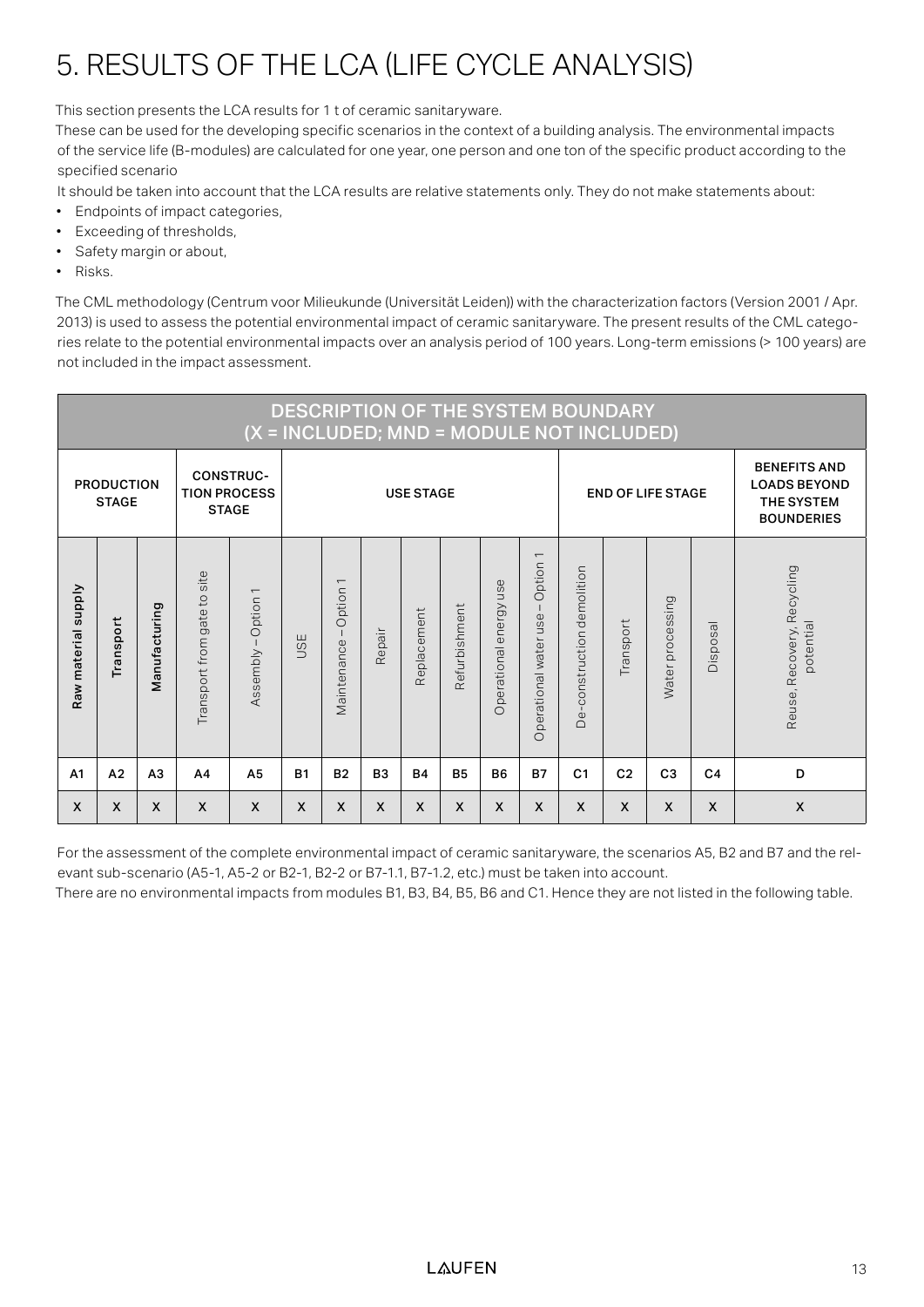| Parameter                                                                                  | Unit                                                                                                                                                                                                                                                                                                                                                                                                                                                                                                                                                                                                                                                               | A1         | А2         | A3         | $A1 - A3$                    | A4                      | $A5-1$       | A5-2        | $B2-1$     |
|--------------------------------------------------------------------------------------------|--------------------------------------------------------------------------------------------------------------------------------------------------------------------------------------------------------------------------------------------------------------------------------------------------------------------------------------------------------------------------------------------------------------------------------------------------------------------------------------------------------------------------------------------------------------------------------------------------------------------------------------------------------------------|------------|------------|------------|------------------------------|-------------------------|--------------|-------------|------------|
| RESULTS OF THE LCA: as per 1 ton ceramic sanitary ware                                     |                                                                                                                                                                                                                                                                                                                                                                                                                                                                                                                                                                                                                                                                    |            |            |            |                              |                         |              |             |            |
| Global warming potential (GWP)                                                             | [kg<br>$CO2 - \text{Ag.}$                                                                                                                                                                                                                                                                                                                                                                                                                                                                                                                                                                                                                                          | 9,24E+02   | 2,37E+01   | 1,15E+03   | 2,10E+03                     | 2,94E+01                | 2,15E+02     | 2,18E+02    | 6,73E+00   |
| Depletion potential of the strato-<br>spheric ozone layer (ODP)                            | [kg<br>CFC11-Äq.]                                                                                                                                                                                                                                                                                                                                                                                                                                                                                                                                                                                                                                                  | 2,97E-06   | 6,56E-13   | 5,41E-12   | 2,97E-06                     | 8,04E-13                | 2,12E-07     | 2,25E-07    | 1,43E-08   |
| Acidification potential of land and<br>water (AP)                                          | [kg<br>$SO_2$ -Äq.]                                                                                                                                                                                                                                                                                                                                                                                                                                                                                                                                                                                                                                                | 2,34E+00   | 1,01E-01   | 8,17E-01   | 3,26E+00                     | 1,38E-01                | 6,59E-02     | 7,21E-02    | 8,06E-03   |
| Eutrophication potential (EP)                                                              | [kg<br>PO43--Äq.]                                                                                                                                                                                                                                                                                                                                                                                                                                                                                                                                                                                                                                                  | 2,62E-01   | 2,60E-02   | 2,00E-01   | 4,88E-01                     | 3,29E-02                | 1,45E-02     | 1,56E-02    | 1,05E-02   |
| Formation potential of troposphe-<br>ric ozone photochemical oxidants<br>(POCP)            | [kg<br>Ethen-Äq.]                                                                                                                                                                                                                                                                                                                                                                                                                                                                                                                                                                                                                                                  | 1,75E-01   | -4,23E-02  | 1,11E-01   | 2,44E-01                     | $-5,03E-02$             | 2,65E-03     | 3,67E-03    | 8,97E-04   |
| Abiotic depletion potential for non-<br>fossil resources (ADPE)                            | [kg<br>Sb-Äq.]                                                                                                                                                                                                                                                                                                                                                                                                                                                                                                                                                                                                                                                     | 2,48E-01   | 1,97E-06   | 1,08E-04   | 2,48E-01                     | 2,40E-06                | $-1,89E-06$  | 5,53E-05    | 9,79E-07   |
| Abiotic depletion potential for fossil<br>resources (ADPF)                                 | [MJ]                                                                                                                                                                                                                                                                                                                                                                                                                                                                                                                                                                                                                                                               | 1,12E+04   | 3,27E+02   | 1,90E+04   | 3,05E+04                     | 4,01E+02                | 7,85E+01     | 1,40E+02    | 1,02E+01   |
| RESULTS OF THE LCA - RESOURCE USE: as per 1 ton ceramic sanitary ware                      |                                                                                                                                                                                                                                                                                                                                                                                                                                                                                                                                                                                                                                                                    |            |            |            |                              |                         |              |             |            |
| Use of renewable primary energy<br>(PERE)                                                  | [MJ]                                                                                                                                                                                                                                                                                                                                                                                                                                                                                                                                                                                                                                                               | 2,59E+03   | 1,81E+01   | 4,82E+01   | 2,66E+03                     | 2,19E+01                | 2,37E+03     | 2,38E+03    | 9,67E+00   |
| Use of renewable primary energy<br>resources used as raw materials<br>(PERM)               | [MJ]                                                                                                                                                                                                                                                                                                                                                                                                                                                                                                                                                                                                                                                               | 2,37E+03   | $0,00E+00$ | 0,00E+00   | 2,37E+03                     | $0,00E+00$              | $-2,37E+03$  | $-2,37E+03$ | $0,00E+00$ |
| Total use of renewable primary<br>energy resources (PERT)                                  | [MJ]                                                                                                                                                                                                                                                                                                                                                                                                                                                                                                                                                                                                                                                               | 4,96E+03   | $1,81E+01$ | 4,82E+01   | $5,03E+03$                   | 2,19E+01                | $6,22E+00$   | $1,51E+01$  | 9,67E+00   |
| Use of non-renewable primary<br>energy (PENRE)                                             | [MJ]                                                                                                                                                                                                                                                                                                                                                                                                                                                                                                                                                                                                                                                               | 1,27E+04   | 3,28E+02   | 1,90E+04   | 3,20E+04                     | 4,02E+02                | 3,11E+02     | 3,78E+02    | 1,25E+01   |
| Use of non-renewable primary<br>energy resources used as raw mate-<br>rials (PENRM)        | [MJ]                                                                                                                                                                                                                                                                                                                                                                                                                                                                                                                                                                                                                                                               | 2,19E+02   | 0,00E+00   | $0,00E+00$ | 2,19E+02                     | 0,00E+00                | $-2,19E+02$  | $-2,19E+02$ | $0,00E+00$ |
| Total use of non-renewable primary<br>energy resources (PENRT)                             | [MJ]                                                                                                                                                                                                                                                                                                                                                                                                                                                                                                                                                                                                                                                               | 1,29E+04   | 3,28E+02   | 1,90E+04   | $3,22E+04$                   | 4,02E+02                | 9,19E+01     | 1,59E+02    | 1,25E+01   |
| Use of secondary material (SM)                                                             | $[kg] % \begin{center} % \includegraphics[width=\linewidth]{imagesSupplemental_3.png} % \end{center} % \caption { % \textit{DefNet} of the \textit{DefNet} dataset. % Note that the \textit{DefNet} and \textit{DefNet} dataset. % Note that the \textit{DefNet} and \textit{DefNet} dataset. % Note that the \textit{DefNet} and \textit{DefNet} dataset. % Note that the \textit{DefNet} and \textit{DefNet} dataset. % Note that the \textit{DefNet} and \textit{DefNet} dataset. % Note that the \textit{DefNet} and \textit{DefNet} dataset. % Note that the \textit{DefNet} and \textit{DefNet} dataset. % Note that the \textit{DefNet} and \textit{DefNet$ | 1,71E+02   | 0,00E+00   | $0,00E+00$ | 1,71E+02                     | 0,00E+00                | 0,00E+00     | 0,00E+00    | 0,00E+00   |
| Use of renewable secondary fuels<br>(RSF)                                                  | [MJ]                                                                                                                                                                                                                                                                                                                                                                                                                                                                                                                                                                                                                                                               | 0,00E+00   | $0,00E+00$ | $0,00E+00$ |                              | $0,00E+00$   $0,00E+00$ | $0,00E + 00$ | $0,00E+00$  | 0,00E+00   |
| Use of non-renewable secondary<br>fuels (NRSF)                                             | [MJ]                                                                                                                                                                                                                                                                                                                                                                                                                                                                                                                                                                                                                                                               | 0,00E+00   | 0,00E+00   | 0,00E+00   | 0,00E+00                     | 0,00E+00                | 0,00E+00     | 0,00E+00    | $0,00E+00$ |
| Use of net fresh water (FW)                                                                | $[m^3]$                                                                                                                                                                                                                                                                                                                                                                                                                                                                                                                                                                                                                                                            | 3,67E+00   | 3,33E-02   | 5,87E-01   | 4,30E+00                     | 4,03E-02                | 5,69E-01     | 5,94E-01    | 7,30E-01   |
| RESULTS OF THE LCA - OUTPUT FLOWS AND WASTE CATEGORIES: as per 1 ton ceramic sanitary ware |                                                                                                                                                                                                                                                                                                                                                                                                                                                                                                                                                                                                                                                                    |            |            |            |                              |                         |              |             |            |
| Hazardous waste disposed (HWD)                                                             | [kg]                                                                                                                                                                                                                                                                                                                                                                                                                                                                                                                                                                                                                                                               | 1,55E-05   | 1,90E-05   | 1,14E-05   | $4,59E-05$                   | 2,75E-02                | 1,12E-06     | 7,33E-06    | 4,43E-08   |
| Non-hazardous waste disposed<br>(NHWD)                                                     | [kg]                                                                                                                                                                                                                                                                                                                                                                                                                                                                                                                                                                                                                                                               | $3,51E+01$ | 2,75E-02   | 1,44E+02   | 1,79E+02                     | 4,49E-04                | 1,93E+00     | 2,09E+00    | 2,04E+00   |
| Radioactive waste disposed (RWD)                                                           | [kg]                                                                                                                                                                                                                                                                                                                                                                                                                                                                                                                                                                                                                                                               | 8,73E-01   | 4,49E-04   | 6,27E-03   | 8,80E-01                     | 0,00E+00                | 4,26E-03     | 6,30E-03    | 7,37E-04   |
| Components for re-use (CRU)                                                                | [kg]                                                                                                                                                                                                                                                                                                                                                                                                                                                                                                                                                                                                                                                               | 0,00E+00   | 0,00E+00   | 0,00E+00   | 0,00E+00                     | 0,00E+00                | $0,00E+00$   | 0,00E+00    | 0,00E+00   |
| Materials for recycling (MFR)                                                              | [kg]                                                                                                                                                                                                                                                                                                                                                                                                                                                                                                                                                                                                                                                               | 0,00E+00   | 0,00E+00   | 0,00E+00   | 0,00E+00                     | 0,00E+00                | 0,00E+00     | 0,00E+00    | 0,00E+00   |
| Materials for energy recovery (MER)                                                        | [kg]                                                                                                                                                                                                                                                                                                                                                                                                                                                                                                                                                                                                                                                               | $0,00E+00$ | $0,00E+00$ | $0,00E+00$ | 0,00E+00                     | 0,00E+00                | $0,00E + 00$ | 0,00E+00    | 0,00E+00   |
| Exported electrical energy (EEE)                                                           | [MJ]                                                                                                                                                                                                                                                                                                                                                                                                                                                                                                                                                                                                                                                               | 0,00E+00   | 0,00E+00   | 0,00E+00   | 0,00E+00                     | 0,00E+00                | 2,90E+02     | 2,90E+02    | 0,00E+00   |
| Exported thermal energy                                                                    | [MJ]                                                                                                                                                                                                                                                                                                                                                                                                                                                                                                                                                                                                                                                               | 0,00E+00   | 0,00E+00   |            | $0,00E+00$ 0,00E+00 0,00E+00 |                         | 7,02E+02     | 7,02E+02    | 0,00E+00   |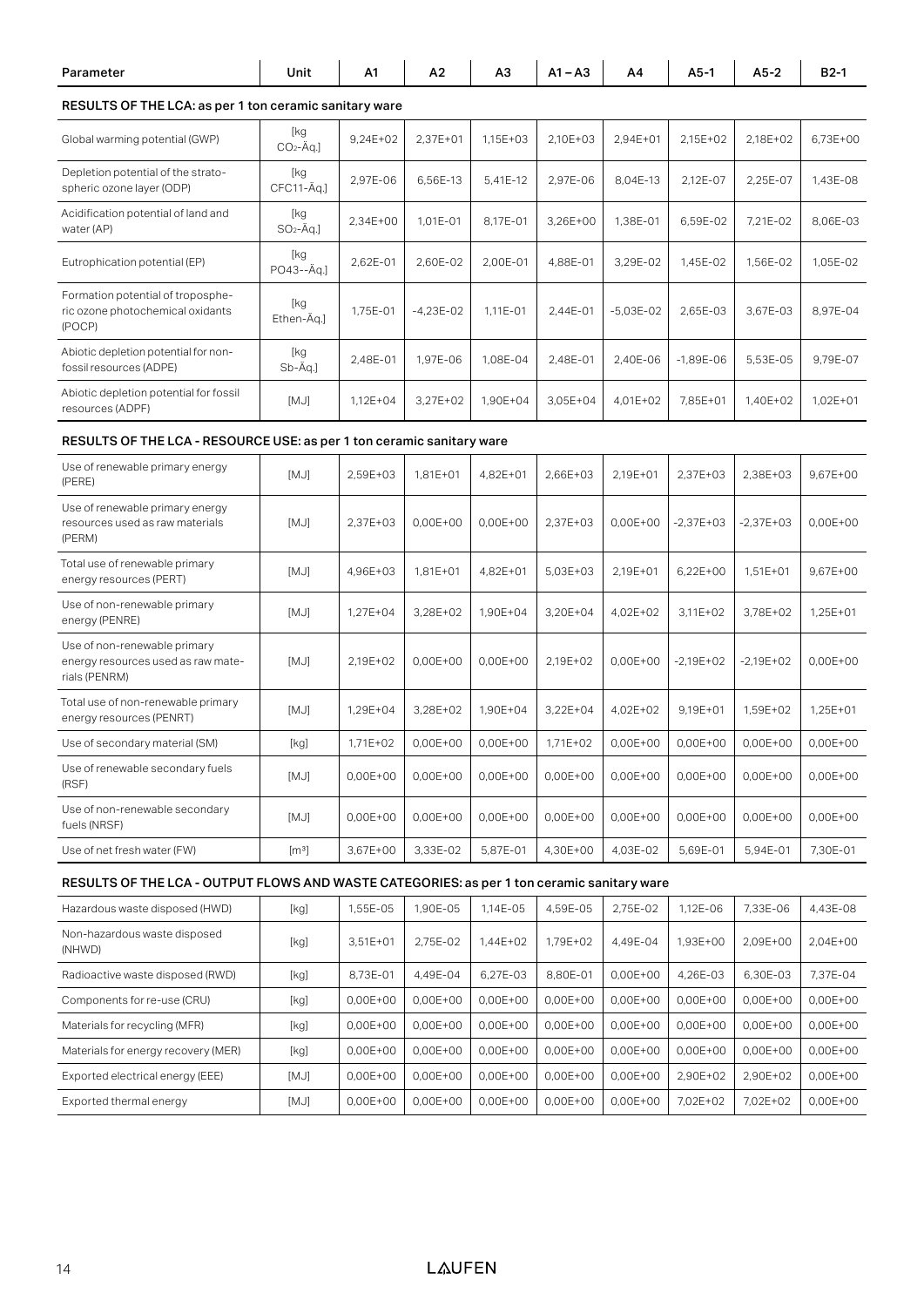| $B2-2$                                                                                                                          | B7-1.1    | B7-1.2            | B7-1.3      | B7-2.1                     | B7-2.2            | $B7-2-3$       | B7-3              | C <sub>2</sub>                   | C <sub>3</sub>                                                               | C4                               | D            |
|---------------------------------------------------------------------------------------------------------------------------------|-----------|-------------------|-------------|----------------------------|-------------------|----------------|-------------------|----------------------------------|------------------------------------------------------------------------------|----------------------------------|--------------|
|                                                                                                                                 |           |                   |             |                            |                   |                |                   |                                  |                                                                              |                                  |              |
| 3,16E+01                                                                                                                        | 1,23E+03  | 1,10E+03          | 9,65E+02    | 5,47E+02                   | 3,28E+02          | 1,75E+02       | $0,00E+00$        | 7,56E+00                         | 1,77E+00                                                                     | 4,78E+00                         | $-8,84E+01$  |
| 9,32E-09                                                                                                                        | 1,91E-10  | 1,72E-10          | 1,50E-10    | 8,49E-11                   | 5,10E-11          | 2,72E-11       | $0,00E+00$        | 2,08E-13                         | 7,95E-13                                                                     | $1,08E-12$                       | $-1,59E-10$  |
| 3,30E-02                                                                                                                        | 1,26E+00  | 1,13E+00          | 9,87E-01    | 5,60E-01                   | 3,36E-01          | 1,79E-01       |                   | $0,00E+00$ 3,21E-02              | 1,26E-02                                                                     | $2,83E-02$                       | $-1,35E-01$  |
| $4,51E-02$                                                                                                                      | 1,77E+00  | 1,60E+00          | 1,40E+00    | 7,91E-01                   | 4,74E-01          | 2,53E-01       |                   | $0,00E+00$ 8,22E-03              | $3,04E-03$                                                                   | $3,90E-03$                       | $-1,60E-02$  |
| 2,19E-03                                                                                                                        | 7,00E-02  | 6,30E-02          | 5,52E-02    | 3,13E-02                   | 1,88E-02          | 1,00E-02       |                   | $0,00E+00$ -1,34E-02             | 1,38E-03                                                                     | $2,20E-03$                       | $-1,08E-02$  |
| 5,15E-07                                                                                                                        | -4,91E-05 | $-4,43E-05$       | $-3,86E-05$ | $-2,19E-05$                | $-1,31E-05$       | -6,98E-06      | $0,00E+00$        | 6,24E-07                         | 2,33E-06                                                                     | 1,83E-06                         | $-2,48E-05$  |
| 4,81E+01   9,13E+02   8,22E+02                                                                                                  |           |                   | 7,17E+02    |                            | 4,07E+02 2,44E+02 | $1,30E+02$     | $0,00E+00$        | 1,03E+02                         | $3,44E+01$                                                                   | $6,17E+01$ -1,22E+03             |              |
|                                                                                                                                 |           |                   |             |                            |                   |                |                   |                                  |                                                                              |                                  |              |
| 1,45E+01                                                                                                                        | 3,48E+02  | 3,14E+02          | 2,74E+02    | 1,55E+02                   | 9,30E+01          | 4,97E+01       | 0,00E+00          | $5,72E+00$                       | 2,40E+00                                                                     | 7,93E+00                         | $-2,74E+02$  |
| $0,00E+00$                                                                                                                      | 0,00E+00  | 0,00E+00          | 0,00E+00    | 0,00E+00                   | 0,00E+00          |                |                   | $0,00E+00$   0,00E+00   0,00E+00 | $0,00E+00$                                                                   | 0,00E+00                         | $0,00E + 00$ |
| 1,45E+01                                                                                                                        | 3,48E+02  | 3,14E+02          | 2,74E+02    | 1,55E+02                   | 9,30E+01          | 4,97E+01       |                   | $0,00E+00$   5,72E+00            | 2,40E+00                                                                     | 7,93E+00   -2,74E+02             |              |
| 5,73E+01                                                                                                                        | 1,25E+03  | 1,12E+03          | 9,83E+02    | 5,56E+02                   | 3,34E+02          | 1,78E+02       | 0,00E+00          | 1,04E+02                         | $3,58E+01$                                                                   | $6,41E+01$ -1,50E+03             |              |
| 0,00E+00                                                                                                                        | 0,00E+00  |                   |             | 0,00E+00 0,00E+00 0,00E+00 |                   |                |                   |                                  | $0,00E+00$ 0.00E+00 0.00E+00 0.00E+00 0.00E+00 0.00E+00 0.00E+00             |                                  |              |
| 5,73E+01                                                                                                                        | 1,25E+03  | 1,12E+03          | 9,83E+02    | 5,56E+02                   | 3,34E+02          | 1,78E+02       |                   | $0,00E+00$   1,04E+02            | $3,58E+01$                                                                   | 6,41E+01                         | $-1,50E+03$  |
| $0.00E+00$ 0.00E+00 0.00E+00 0.00E+00 0.00E+00 0.00E+00 0.00E+00 0.00E+00 0.00E+00 0.00E+00 0.00E+00 0.00E+00 0.00E+00 0.79E+02 |           |                   |             |                            |                   |                |                   |                                  |                                                                              |                                  |              |
| 0,00E+00   0,00E+00   0,00E+00   0,00E+00   0,00E+00                                                                            |           |                   |             |                            |                   |                |                   |                                  | $0,00E+00$   0,00E+00   0,00E+00   0,00E+00   0,00E+00   0,00E+00   0,00E+00 |                                  |              |
| 0,00E+00                                                                                                                        | 0,00E+00  | 0,00E+00          |             | $0,00E+00$ 0,00E+00        | 0,00E+00          | 0,00E+00       |                   | 0,00E+00 0,00E+00                | $0,00E+00$                                                                   | $0,00E+00$                       | $0,00E+00$   |
| 7,11E-01                                                                                                                        | 1,09E+01  | 9,78E+00          |             | 8,57E+00 4,84E+00          | 2,91E+00          |                | 1,55E+00 0,00E+00 | 1,05E-02                         | 1,08E-02                                                                     |                                  |              |
|                                                                                                                                 |           |                   |             |                            |                   |                |                   |                                  |                                                                              |                                  |              |
| 2,09E-07                                                                                                                        | 7,96E-06  | 7,17E-06          | 6,26E-06    | 3,54E-06                   | 2,12E-06          | 1,13E-06       |                   | 0,00E+00 6,00E-06                | 1,16E-06                                                                     |                                  |              |
| 9,39E+00                                                                                                                        |           | 3,74E+02 3,37E+02 | 2,94E+02    | 1,67E+02                   | 1,00E+02          | 5,34E+01       |                   | 0,00E+00   8,69E-03              | 7,58E-03                                                                     | $3,01E+02$ -6,35E-01             |              |
| 3,53E-03                                                                                                                        | 1,33E-01  | 1,20E-01          | 1,04E-01    | 5,93E-02                   | 3,55E-02          | 1,89E-02       | $0,00E+00$        | 1,42E-04                         | 5,48E-04                                                                     | $9,27E-04$                       | $-1,10E-01$  |
| 0,00E+00                                                                                                                        | 0,00E+00  | 0,00E+00          | 0,00E+00    | 0,00E+00                   | 0,00E+00          | 0,00E+00       |                   | $0,00E+00$ 0.00E+00              | 0,00E+00                                                                     | $0,00E+00$                       | 0,00E+00     |
| 0,00E+00                                                                                                                        | 0,00E+00  | 0,00E+00          | 0,00E+00    | 0,00E+00                   | 0,00E+00          | 0,00E+00       |                   | $0,00E+00$ 0.00E+00              | 7,00E+02                                                                     | $0,00E+00$ 0.00E+00              |              |
| 0,00E+00                                                                                                                        | 0,00E+00  | 0,00E+00          | 0,00E+00    | 0,00E+00                   | 0,00E+00          | 0,00E+00       |                   | $0,00E+00$ 0.00E+00              | 0,00E+00                                                                     | $0,00E+00$                       | 0,00E+00     |
| $0,00E+00$                                                                                                                      | 0,00E+00  | 0,00E+00          |             | 0,00E+00 0,00E+00          | 0,00E+00          | $  0,00E+00  $ |                   | 0,00E+00 0,00E+00                |                                                                              | $0,00E+00$   0,00E+00   0,00E+00 |              |

Exported thermal energy [MJ] 0,00E+00 0,00E+00 0,00E+00 0,00E+00 0,00E+00 7,02E+02 7,02E+02 0,00E+00 0,00E+00 0,00E+00 0,00E+00 0,00E+00 0,00E+00 0,00E+00 0,00E+00 0,00E+00 0,00E+00 0,00E+00 0,00E+00 0,00E+00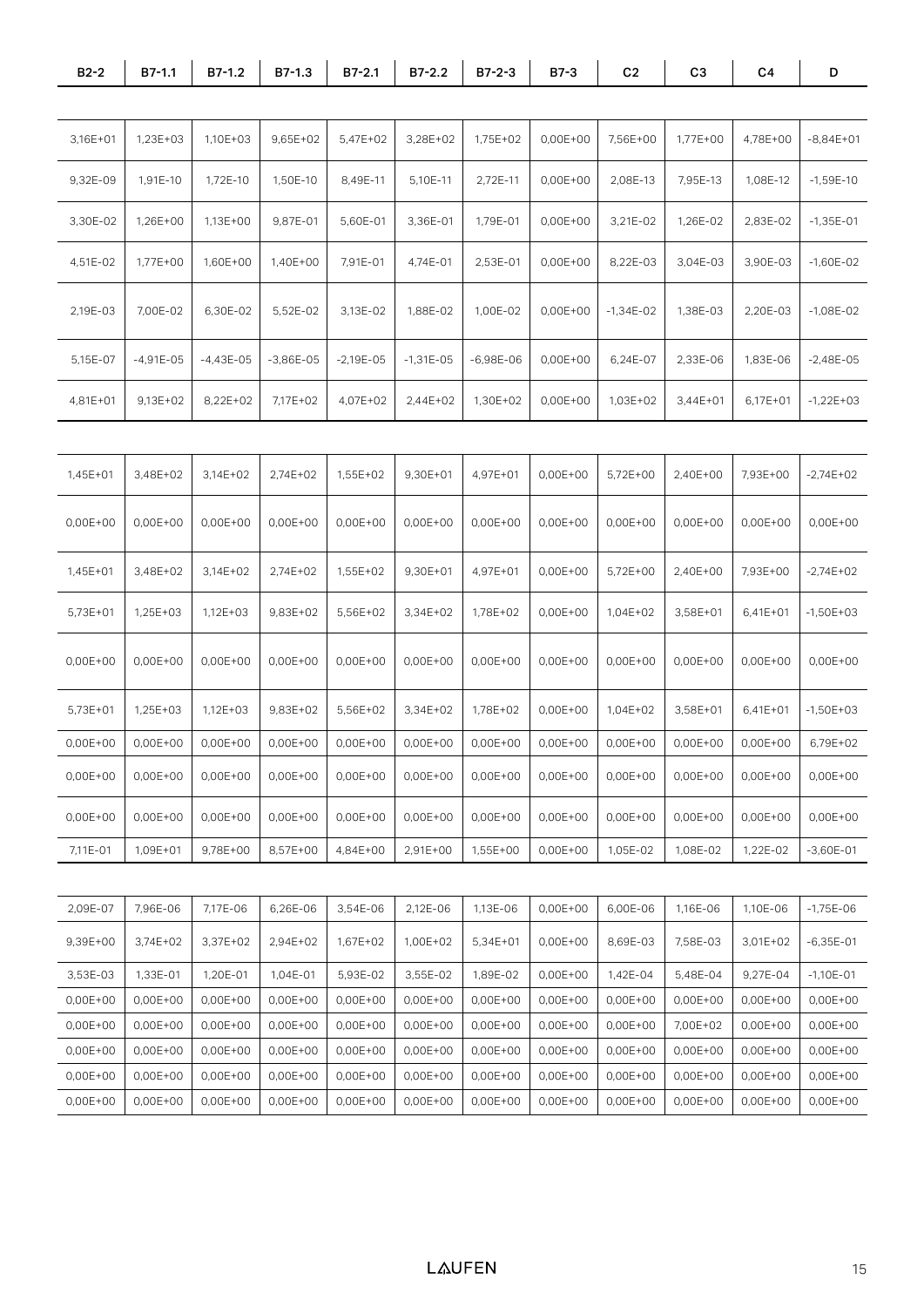## 6. LCA: INTERPRETATION

The following dominance analysis aims to provide an interpretation of the results from the LCA:

#### Graph of the results

*Figure 1: Most harmful combination to the environment (maximum environmental impact) per 1 t of ceramic sanitaryware*



#### *Table 7: Summary of the combination most harmful to the environment*

|           | GWP in kg | ODP in kg | AP in kg  | EP in kg  | POCP in ka | ADPE in ka | ADPF in |
|-----------|-----------|-----------|-----------|-----------|------------|------------|---------|
|           | $CO2$ -ÃQ | CFC11-ÄQ  | $SO2$ -ÄQ | (PO4)3-AQ | Ethen-AQ   | Sb-ÄQ      | MJ      |
| $A1 - C4$ | 3617      | 0.000003  | 4.83      | 2,37      | 0,26       | 0.2478     | 32230   |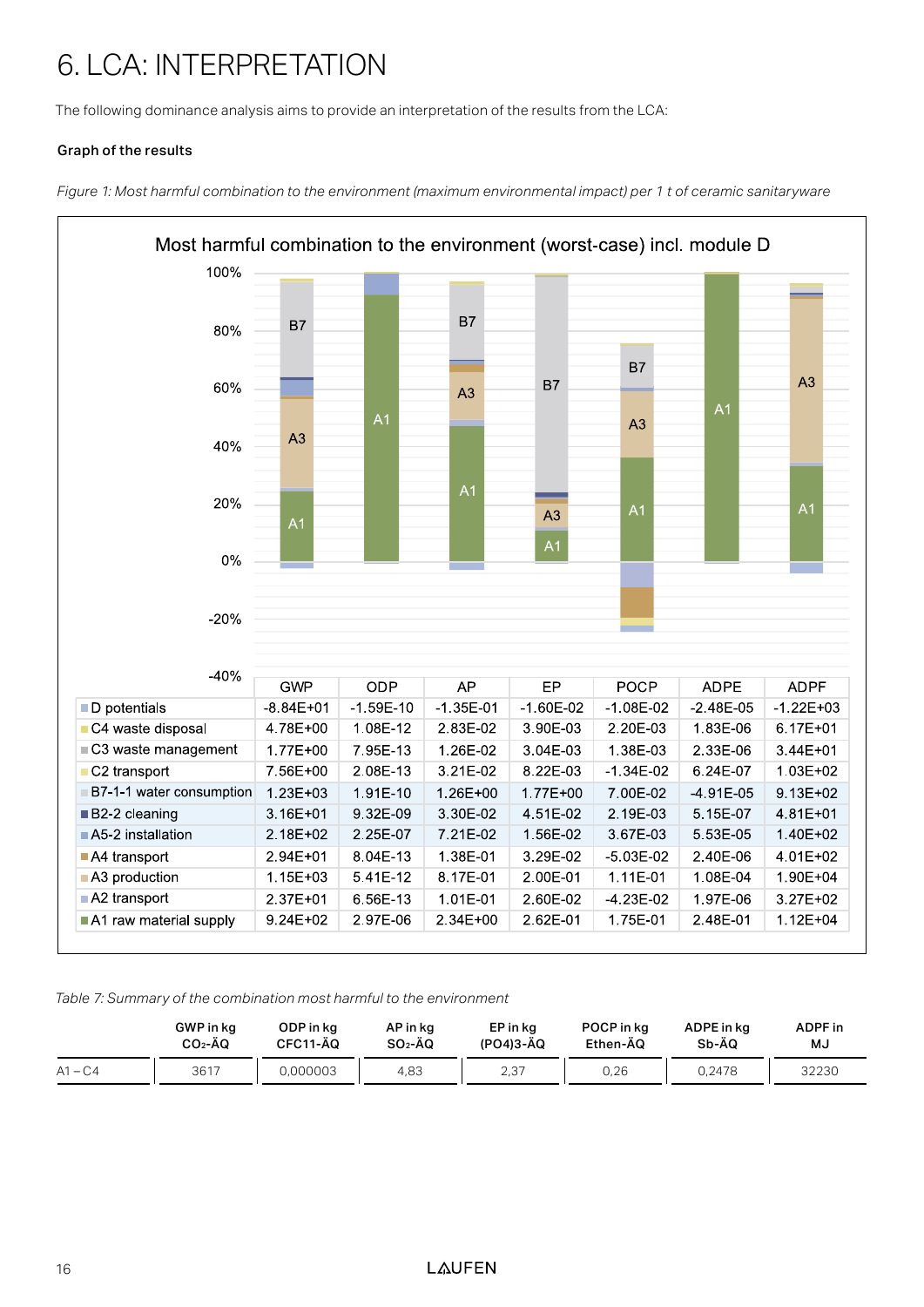



*Table 8: Summary of the most ecologically friendly combination (minimum environmental impact) per 1 t of ceramic sanitaryware*

|           | GWP in kg | ODP in kg | AP in kg  | EP in kg  | POCP in kg | ADPE in kg | ADPF in |
|-----------|-----------|-----------|-----------|-----------|------------|------------|---------|
|           | $CO2$ -ÃO | CFC11-AQ  | $SO2$ -ÄQ | (PO4)3-AQ | Ethen-AQ   | Sb-ÄQ      | MJ      |
| $A1 - C4$ | 2363      | 0.000003  | 3.53      | 0.56      | 0.19       | 0.2478     | 31218   |

Figures 1 and 2 show the parameters with major influence to the environmental profile for ceramic sanitaryware. Scenarios with maximum and minimum environmental impacts are shown.

Module A1 is mainly driven by the environmental impact from electricity generation (27%) and the procurement of raw materials, especially chamotte and caoline (each approx. 6%).

Module A2 represents the transport of raw materials to the production site which has a relatively small impact on the result of the LCA.

The A3 module is characterized mainly by the environmental impact due to the required thermal energy (53%).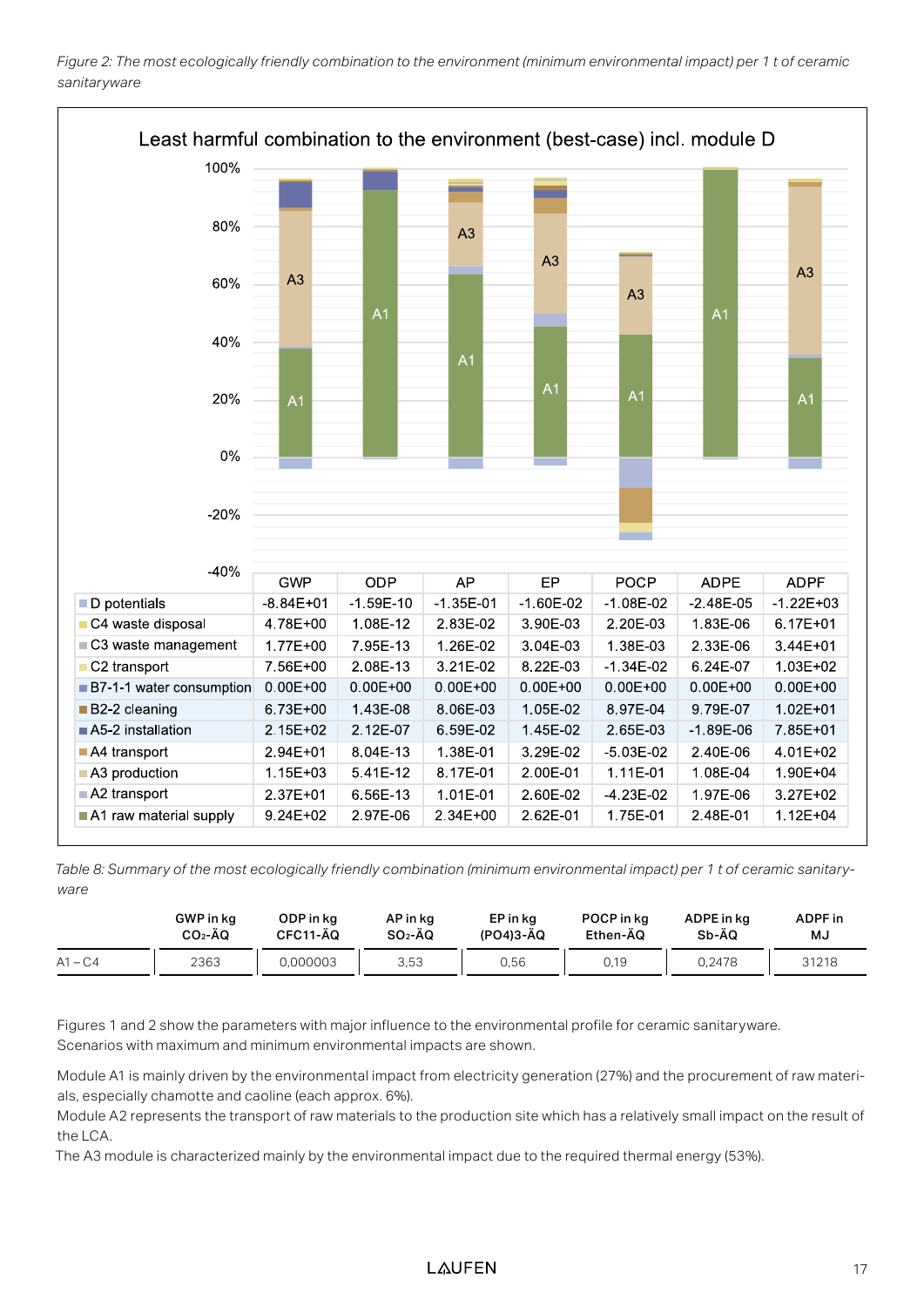In detail: The "global warming potential" (GWP: greenhouse effect) is dominated by the firing process (A3) and the power consumption (in A1). But in addition to the manufacturing process (A3), the installation (A5) and especially the water consumption during use (B7-1-1) have a clearly noticeable effect (it is almost as high as the manufacturing process in A3 and thus as high as the firing- and drying processes together). The main reason for this is the wastewater treatment in module (B7-1-1). The influences of the other modules are negligible in the category GWP.

This also applies to the environmental impact "acidification potential of soil and water" (AP) and "eutrophication potential" (EP). For the EP, the module B7 has (in its maximum option B7-1-1) by far the most significant influence on the overall result; this is equal for all the other B7 options as well.

The B7 module has a medium influence on "Tropospheric ozone concentration increase" (POCP).

The mining of raw materials (A1) has only a small impact on the overall result in many environmental impact categories (with the exception of ADPE, as only raw materials are used in this category).

Modules A5 and B7 may be credited to ADPE because of the burning processes. Within waste incineration processes, raw materials are recovered from the ashes, which can lead to credit. The credit only concerns the burning of wooden packaging, but not cardboard and plastic. The ADPE value is positive for A5-2, as there are additional material expenditure in this module that cover the negative value from the wood waste incineration plant.

For B7 the same effect can be seen by the waste water treatment (incineration of sewage slurry).

Generally, the influence of A2 (Transport of raw materials) is very small, except the "potential of photochemical oxidants with tropospheric ozone" (POCP).

The Abiotic Depletion Potential of non-Fossil Resources (ADPE) is dominated by the production of gypsum by about 80%. The "Abiotic Depletion Potential Fossil" Resources (ADPF) is equally dominated by A3 due to the combustion of natural gas in the firing process.

The incorporation of the products (A5) has a significant influence of approx. 10% on the GWP; but it is negligible for the other environmental impacts. Debits are caused by the energetic utilization of the packaging materials. Installation materials play a minor role.

Despite the different options, modules A5 and B2 are not very different from each other; as they are dominated by A1-A3 and B7 (B7-1-1).

Electricity and heat from energy recovery in A5 will not be compensated with the emissions. These are shown separately in module D, as well as the avoided loads from ceramic recycling (module C3). Module B2 has no significant influence as all transport processes C3 and C4. The "credits" of recycling and incineration are low compared to the resulting emissions.

The environmental effects within the LAUFEN plants differ due to a very different product portfolio, production methods and material composition. Therefore, the already determined average of all plants will be compared with the most ecological and the least ecological one, in order to estimate the "scope of fluctuation" of the results.

The dominant element of Laufen Bathrooms AG's LCA is its energy consumption. The different performance of the below mentioned plants is also due to the degree of difficulty of manufactured products and due to the operational facilities used.

| <b>Enviromental impact categories</b>                     | Average      | Plant: LS    | %     | Plant: LG | %     |
|-----------------------------------------------------------|--------------|--------------|-------|-----------|-------|
| Global Warming potential(GWP 100)                         | 2.10E+03     | $1.72E + 03$ | $-18$ | 3.59E+03  | $+71$ |
| Ozone Depletion Potential (ODP)                           | 2.97E-06     | 1.54E-06     | $-48$ | 5.04E-06  | $+70$ |
| Acidification potential of ground and water (AP)          | $3.26E + 00$ | 3.73E+00     | $+14$ | 4.00E+00  | $+23$ |
| Eutrophication potential (EP)                             | 4,88E-01     | 4.37E-01     | $-10$ | 6.90E-01  | $+41$ |
| Tropospheric ozone concentration increase<br>(POCP)       | 2.44E-01     | 2.46E-01     | $+1$  | 3.56E-01  | $+46$ |
| Abiotic resource depletion - non focile minerals<br>(ADP) | 2.48E-01     | 1.55E-01     | $-38$ | 3.63E-01  | $+46$ |
| Abiotic resource depletion – focile fuels (ADP)           | $3.05E + 04$ | 2.29E+04     | $-25$ | 5.58E+04  | $+83$ |

For the plant LG, the LCA data are approx. 20% up to 80% above the average values. Here, too, a narrower range of values is difficult to specify due to the reason that the other plants use the same materials but in very different quantities.

The values of the other plants are within this specified range.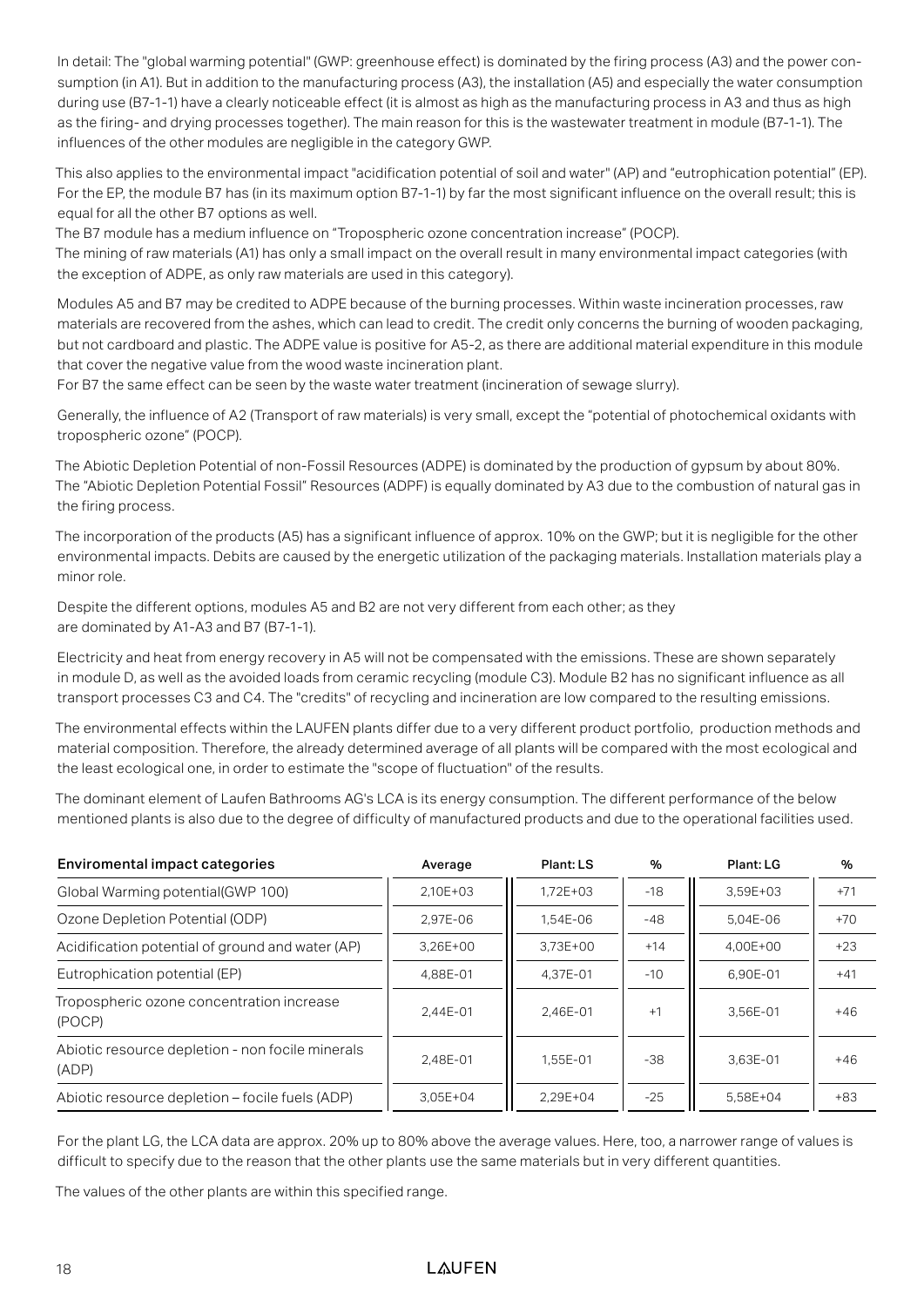## 7. REQUISITE EVIDENCE

Regarding the REACH compliance, for ceramic sanitaryware of Laufen Bathrooms AG, this is an area where there is no obligation to register, or any obligation to produce safety data-sheets.

Regarding the use of dangerous substances, for ceramic sanitaryware of Laufen Bathrooms AG, this is an area where there is no obligation to declare any substances, or any obligation to produce safety data-sheets.

Sustainability of products: The evaluation of sustainability can be given in EN 16578 by means of a ranking system. For details see chapter 9.

## 8. REFERENCES

The literature referred to in the Environmental Product Declaration must be quoted in full from the following sources. Standards already fully quoted in the EPD do not need to be listed here again.

prEN 16578 was used as PCR document.

DIN EN ISO 14025: 2011-10: Environmental labels and declarations — Type III environmental declarations — Principles and procedures

ISO 14040: 2006, Environmental management – Life Cycle Assessment – Principles and framework

ISO 14044: 2006, Environmental management – Life Cycle Assessment – Requirements and guideline

EN 15804: 2012-04+A1 2013: Sustainability of construction works — Environmental Product Declarations — Core rules for the product category of construction products

prEN 16578: 2018 Ceramics sanitary appliances — Sustainability assessment

ecoinvent – Database for ecobalancing, version 2.2. Swiss Centre for Life Cycle Inventories, St. Gallen.

#### Europe (EN):

EN 997: 2012 and EN 997/AC:2012 WC pans and WC suites with integral trap and/or

EN 13407: 2006 Wall-hung urinals – Functional requirements and test methods/ and/or

EN 14528: 2007 Bidets – Functional requirements and test methods and/or

EN 14688: 2006 Sanitary appliances – Washbasins – Functional requirements and test methods and/or

EN 14527: 2006 + A1:2010 Shower trays for domestic purposes

ELCD – European Reference Life Cycle Database, version 2.0. European Commission, Joint Research Centre – Institute for Environment and Sustainability and DG Environment – Directorate G (2008)

GaBi – GaBi 8.6: softwaresystem for holistic balancing, LBP [Institut für Kunststoffprüfung und Kunststoffkunde] University of Stuttgart and Thinkstep AG, Leinfelden-Echterdingen, 1992 – 2018

JRC - European Reference Life Cycle Database, version 2.0. European Commission, Joint Research Centre – Institute for Environment and Sustainability and DG Environment – Directorate G (2008)

Waste keys – COMMISSION DECISION of 18 December 2014 amending Decision 2000/532/EC on the list of waste pursuant to Directive 2008/98/EC of the European Parliament and of the Council (2014/955/EU)

#### Abbreviations:

PCR = Product Category Rules

EPD = Environmental Product Declaration

LCA = Life Cycle Analysis

CML = Centrum voor Milieukunde (Universität Leiden)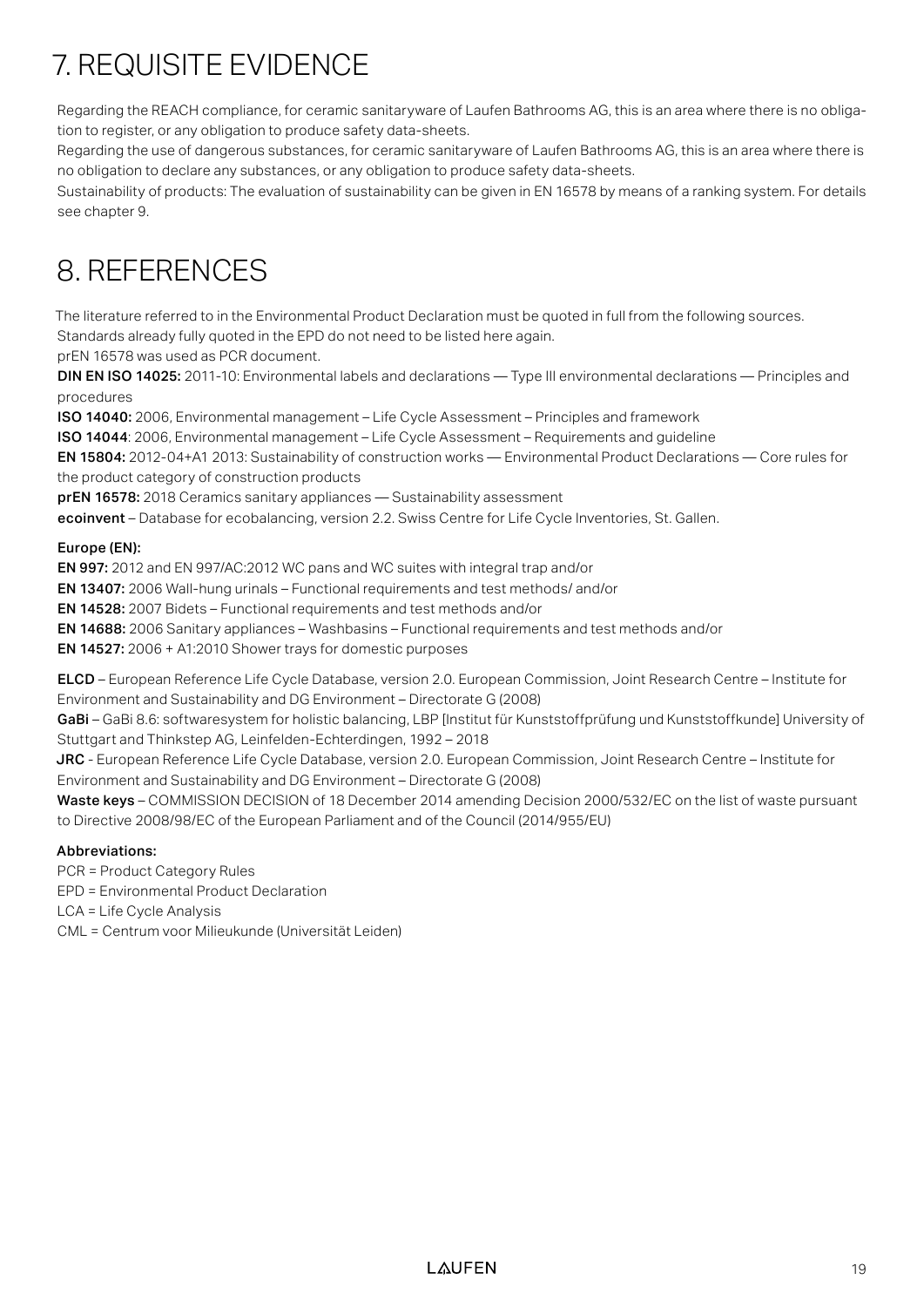## 9. PRODUCT RATING ACCORDING EN 16578

#### 9.1. PRINCIPLE OF RATING

EN 16578 chapter PC describes the rating of products as shown below.

The valuation principles are based on a "two pillar model".

These "two pillars" include on the one hand the production and installation in the building of sanitaryware products and on the other hand their fresh water consumption during the use phase.

Pillar A "Production and Construction" covers the requirements of modules A1 to A5/1 according to EN 15804. Pillar B "Fresh water consumption" during the use phase meets the requirements of EN 16578 (PB 2.2.9 - Table PB 6)

The weighting factors for the two pillars are in accordance with EN 16578 (Chapter PC.3.3) as follows:

Pillar A with factor 2 (Raw material, transportation, production, transport to the markets and installation) **Pillar B** with Factor 1 (Fresh water consumption)

For the purposes of assessment, the manufacturer's products may be grouped into categories, where it is considered that the results for the assessed characteristics from any one product within the category are representative for the same characteristics for all products within that same category, e.g. WC of type 5, WC of type 6, WCs suites of type 6 or washbasins. The concluding results for each requirement shall be reported according the evaluation scheme in EN 16578 annex B. The classification allows rating-classes from S1 to S9 with S9 to be the highest level.

#### Correlation of achieved sustainability value to sustainability class

| Rating value range (%) | <b>Sustainability Class</b> |  |  |  |  |
|------------------------|-----------------------------|--|--|--|--|
| < 79                   | S <sub>1</sub>              |  |  |  |  |
| $\geq$ 79 und < 87     | S <sub>2</sub>              |  |  |  |  |
| $\geq$ 87 und < 96     | S3                          |  |  |  |  |
| $\geq 96$ und < 104    | S4                          |  |  |  |  |
| $>104$ und $< 113$     | S5                          |  |  |  |  |
| $> 113$ und < 121      | S6                          |  |  |  |  |
| $\geq$ 121 and < 130   | S7                          |  |  |  |  |
| $> 131$ and $< 140$    | S8                          |  |  |  |  |

The ceramic sanitaryware mentioned in chapters 9.2 to 9.4 are groups of products according to their performance. The performance of each single product is shown within the declaration of performance.

The DoP (Declarations of Performance) of Laufen Bathrooms AG are published at www.laufen.com.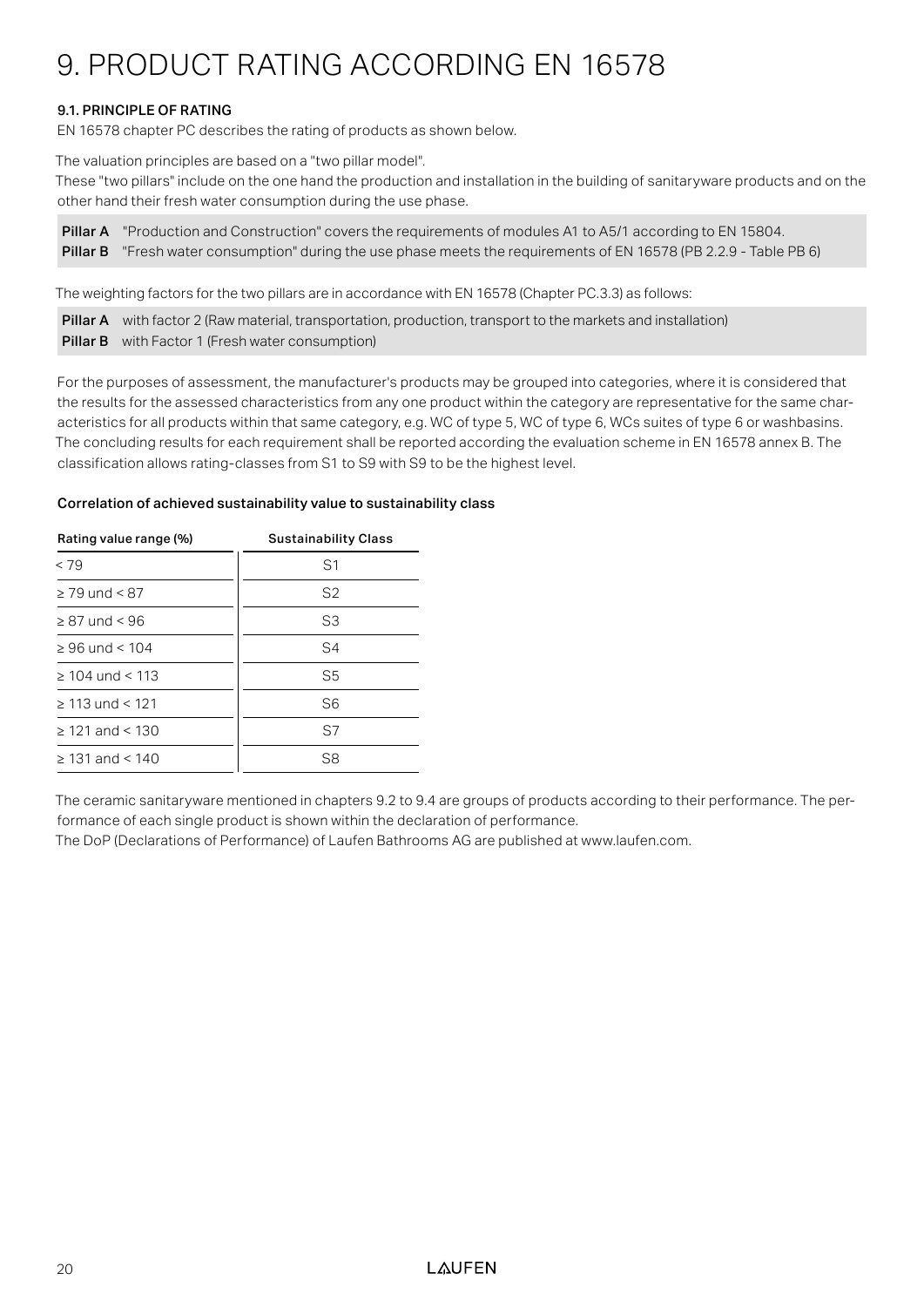#### 9.2. RATING OF WCS AND WC SUITES

For the product rating according to EN 16578 chapter PC (Rating System) all manufactured WC´s and WC suites are taken into account, based on the LCA-data according EN 16578 / EN 15804 shown in chapter 5 (Results) of this EPD.

*Table 9.1 show the product rating of certain WC pans and suites.*

| Rating according EN 16578                                       | <b>WC1</b>          | WC <sub>2</sub>     | WC <sub>3</sub>         | WC 4<br>2.501<br>4/2 litres |  |
|-----------------------------------------------------------------|---------------------|---------------------|-------------------------|-----------------------------|--|
| Average flush volume of WCs                                     | 3.751<br>6/3 litres | 3.501<br>5/3 litres | 3.381<br>$4.5/3$ litres |                             |  |
| Name / Type of Product                                          | <b>WC</b>           | WC.                 | <b>WC</b>               | <b>WC</b>                   |  |
| Pillar A: production and construction related require-<br>ments | 100 %               | 100 %               | 100 %                   | 100 %                       |  |
| Pillar B. Use phase related requirements                        | 83%                 | 100 %               | 108%                    | 167%                        |  |
| Rating value                                                    | 95%                 | 100%                | 103%                    | 122%                        |  |
| <b>Sustainability Class</b>                                     | S <sub>3</sub>      | $S_4$               | <b>S</b> 4              | S <sub>7</sub>              |  |

Table 9.1: WC 1 to WC 4 (WC pans, WC suites, shower toilet)

#### 9.3. RATING OF URINALS

For the product rating according to EN 16578 chapter PC (Rating System) all manufactured urinals are taken into account, based on the LCA-data according EN 16578 / EN 15804 shown in chapter 5 (Results) of this EPD.

*Table 9.2 shows the product rating of certain urinals.*

| Rating according prEN 16578                                     | Urinal 1                 | Urinal 2                 | Urinal 3                 | Urinal 4 |
|-----------------------------------------------------------------|--------------------------|--------------------------|--------------------------|----------|
| Average flush volumes of urinals                                | 2.51<br>$2.1 - 3$ litres | 1.51<br>$1.1 - 2$ litres | 0.81<br>$0.5 - 1$ litres | 0 litre  |
| Pillar A: production and construction related require-<br>ments | 100%                     | 100%                     | 100%                     | 100%     |
| Pillar B. Use phase related requirements                        | 50%                      | 100 %                    | 138%                     | 170 %    |
| Rating value                                                    | 83%                      | 100%                     | 113 %                    | 123 %    |
| <b>Sustainability Class</b>                                     | S <sub>2</sub>           | <b>S</b> 4               | S <sub>5</sub>           | S7       |

*Table 9.2: Urinal 1 to Urinal 4*

#### 9.4. RATING OF FURTHER CERAMIC SANITARY APPLIANCES

For the product rating according to EN 16578 chapter PC (Rating System) all manufactured washbasin, bidets, shower tray and accesories are taken into account, based on the LCA-data according EN 16578 / EN 15804 shown in chapter 5 (Results) of this EPD.

*Table 9.3 shows the rating of further ceramic sanitaryware products like washbasin, bidets, shower trays and accessories. Accessories are products such as: pedestals, syphon covers and shelves.* 

| Rating according prEN 16578                                     | Washbasin | <b>Bidet</b> | <b>Shower Tray</b> | Accessories |
|-----------------------------------------------------------------|-----------|--------------|--------------------|-------------|
| Pillar A: production and construction related require-<br>ments | 100 %     | 100 %        | 100%               | 100 %       |
| Pillar B. Use phase related requirements                        | 170 %     | 170 %        | 170 %              | 170 %       |
| Rating value                                                    | 123%      | 123 %        | 123%               | 123%        |
| <b>Sustainability Class</b>                                     | S7        | S7           | S7                 | S7          |

*Table 9.3: Further ceramic sanitary appliances.*